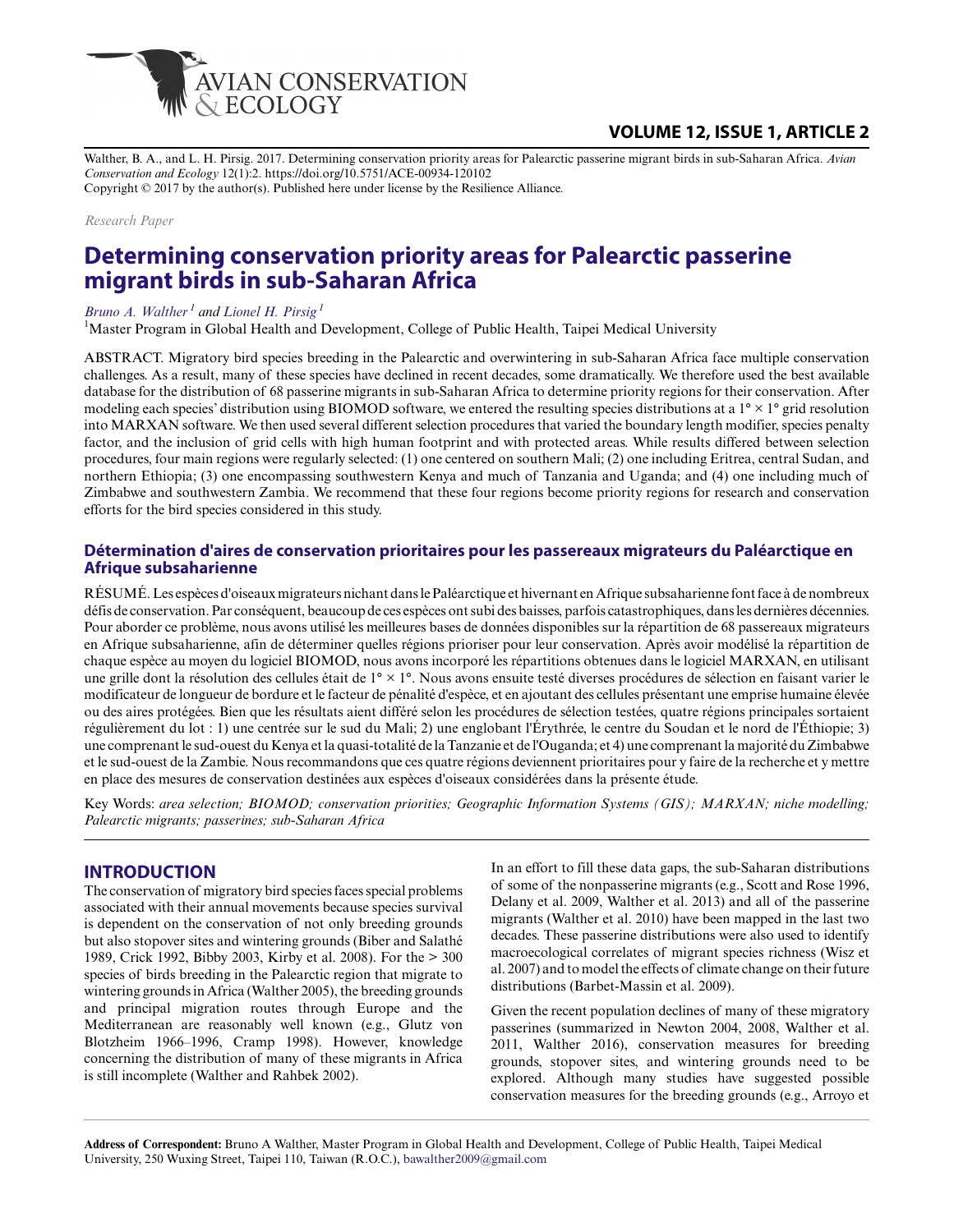al. 2002, Donald et al. 2007, Fuller et al. 2007, Newton 2008), fewer have done so for the wintering grounds (e.g., Zwarts et al. 2009, Walther et al. 2010, 2011, Buij et al. 2012, Limiñana et al. 2012, Walther 2016).

Studies that focus on conservation measures for the wintering grounds are important because the population decline of migratory passerines is linked to environmental changes in their wintering grounds, whereby the Sahel zone is of special concern (summarized in Newton 2004, 2008, Walther et al. 2011, Walther 2016). The increasingly rapid conversion of natural and seminatural land cover into more intensive land uses, especially into intensive agriculture (Brink and Eva 2009, Walther et al. 2011, Walther 2016), necessitates the timely implementation of conservation measures. Therefore, the establishment of additional protected areas is of high importance, but better land use and management strategies compatible with long-term species survival in large parts of the African continent are even more important.

Many different decision criteria and tools for choosing the most important conservation sites have been developed in the last two decades (Moffett and Sarkar 2006, Sarkar et al. 2006, Margules and Sarkar 2007, Pressey et al. 2007, Moilanen et al. 2009). One criterion for selecting a priority site is that such a site should be an aggregation point for a high number of individuals or a significant part of one (or several) species' world population, including migratory or congregatory species. African examples include the Serengeti for mammals (Sinclair and Arcese 1995) and the Banc d'Arguin for birds (Isenmann 2006). BirdLife International includes this criterion in its criteria to distinguish Important Bird Areas (IBAs; Fishpool and Evans 2001, Buchanan et al. 2009).

Another criterion is that a site should be a hotspot of species richness, whereby one can use total, endemic, rare, or threatened species richness for selecting sites (e.g., Myers et al. 2000, Orme et al. 2005, Grenyer et al. 2006). Again, this criterion has been incorporated into the definition of IBAs as a "set of sites that together hold a suite of restricted-range species or biomerestricted species." For the passerine sub-Saharan migrants, which are the subject of this study, Walther et al. (2010) found that five African regions were especially species-rich: (1) Senegambia; (2) southern Mali; (3) northern Nigeria; (4) central Sudan; and (5) Uganda, southwestern Kenya, and northeastern Tanzania. For rare migrants, three regions stood out as species-rich: (1) southern Mauritania, Senegambia, southern Mali, and Burkina Faso; (2) central Sudan, northern Ethiopia, and the Red Sea Coast along Eritrea, Djibouti, and northwestern Somalia; and (3) Uganda, Kenya, and Tanzania.

Another way of selecting conservation priority sites is to use the principle of complementarity in which the goal is to preserve a full complement of species in the maximum number of sites at the least cost (e.g., Moilanen et al. 2009, Lourival et al. 2011). Although such complementarity analyses were performed for many African species (e.g., Lovett et al. 2000, Williams et al. 2000, Balmford et al. 2001, Brooks et al. 2001, Burgess et al. 2002, 2005, 2006, Moore et al. 2003, Küper et al. 2004, Dillon and Fjeldså 2005, McClean et al. 2006, Rondinini et al. 2006), to our knowledge, only one study focused on migrant birds (Walther et al. 2010) and identified four priority areas based on complementarity: (1) one centered on southern Mali; (2) one centered on Eritrea that includes large parts of central Sudan, northern Ethiopia, Djibouti, and northwestern Somalia; (3) one encompassing Uganda, southwestern Kenya, and northeastern Tanzania; and (4) one centered on northern Zimbabwe.

We here extend the study of Walther et al. (2010) by replacing the original area selection program WORLDMAP (Williams 2016) with the more advanced software MARXAN (Watts and Possingham 2013), which allowed us to add additional selection criteria. We added the following four criteria not considered in Walther et al. (2010): (1) inclusion of a boundary length modifier (BLM), which increases the clumping of selected sites by penalizing solutions with high fragmentation (Nhancale and Smith 2011); (2) exclusion of all sites with a high human footprint, i.e., cells that are affected greatly by humanity through a combination of high human population density, land transformation, human access such as roads and large rivers, and power infrastructure (Sanderson et al. 2002); (3) use of different weights (called species penalty factors) to adjust for the threat status of each bird species (Loos 2011); and (4) inclusion of all sites that include protected areas (IUCN-UNEP 2009).

These additional criteria are important extensions to the solutions presented in Walther et al. (2010), which was published at a time when the relevant software to test for these criteria had not yet been developed. For example, without a BLM, a selection procedure will only consider the conservation value of each grid cell by itself, but not the location of that grid cell in relation to all the other selected grid cells. Therefore, highly fragmented solutions are often selected, with selected grid cells separated by large distances. To counteract such fragmentation, MARXAN implemented the BLM, which penalizes solutions with high fragmentation and encourages solutions with several grid cells in direct contact with each other, thus creating solutions with larger, connected areas containing several grid cells (Smith et al. 2010, Nhancale and Smith 2011). Another possible critique of previously published solutions is that they may contain grid cells with high human impact, e.g., urban centers and other highly modified landscapes. Therefore, we also determined solutions that excluded any grid cells with a high human footprint, as defined by Sanderson et al. (2002).

Because the conservation value is not equal for all species, we also determined solutions that give a higher priority to threatened species (e.g., Drummond et al. 2009) to compare them to previous solutions, which did not distinguish between species of different conservation status. Finally, the solutions presented in Walther et al. (2010) did not consider whether a grid cell was within a protected area or not, which is another important criterion for whether to select a grid cell or not (e.g., Smith et al. 2010). Therefore, we determined if grid cells within protected areas mapped by IUCN-UNEP (2009) adequately protect the species in this study.

# **METHODS**

# **Data acquisition and selection**

Data about the distribution of the 65 modeled passerine migrants in Africa were acquired from four sources. First, > 200 individuals and several organizations (including SAFRING, now AFRING,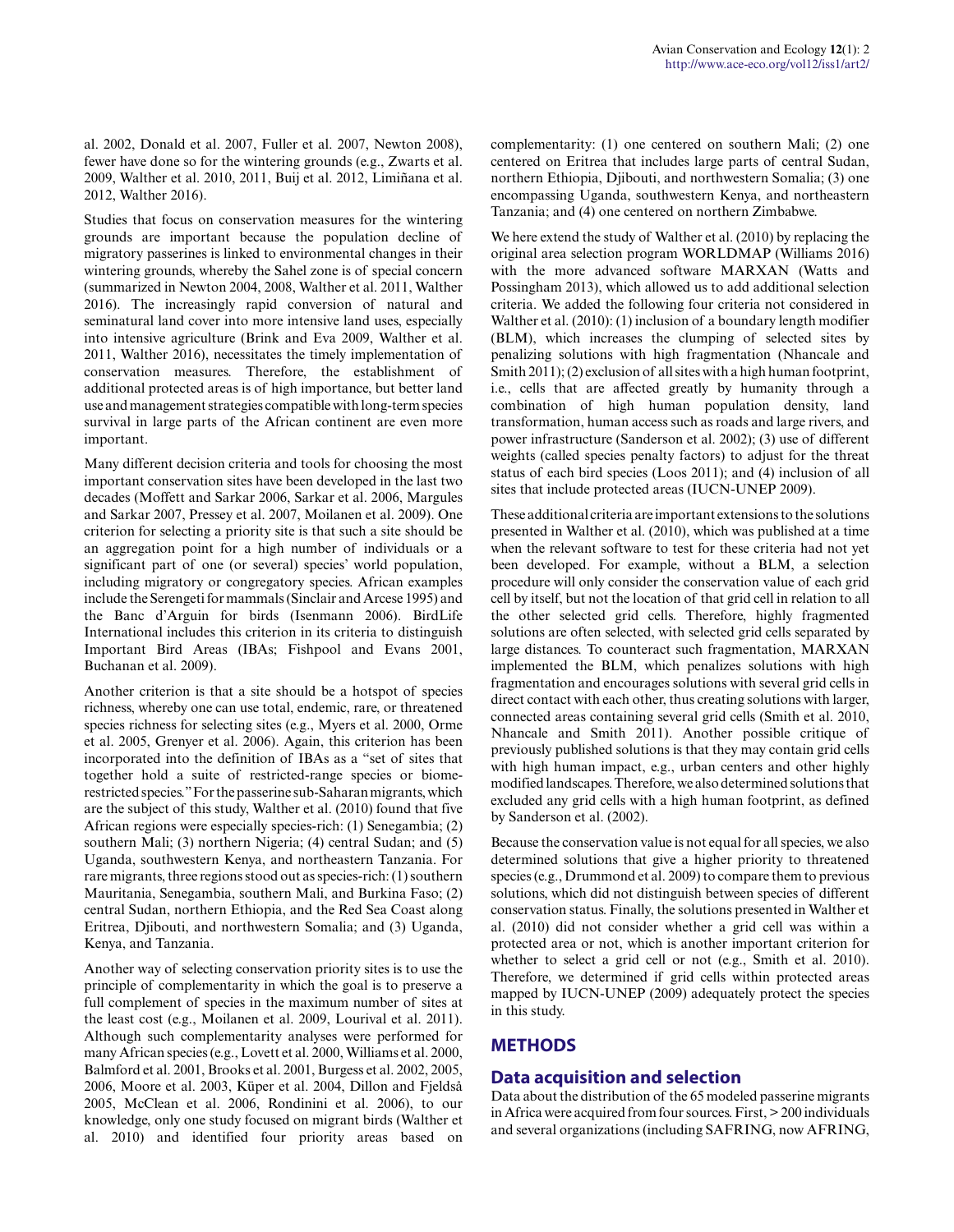and all bird banding schemes within Europe through EURING) provided data, mostly in electronic form. Second, data from most important African ornithological atlases, field guides, and checklists were entered. Third, data from internet sites, e.g., Kenya Birdfinder and Ornis Net, were entered. Finally, we supplemented these three main data sources with a few additional data obtained via correspondence from the American Museum of Natural History (New York, USA), the Natural History Museum (Tring, UK), and the Royal Museum for Central Africa, Department of African Zoology (Tervuren, Belgium).

The first author entered and quality-checked all entered data, which are held in a Microsoft Access database. The database currently holds approximately 250,000 records, most of which are associated with geographic coordinates (see exact numbers in Walther et al. 2010). This database is now the most comprehensive database on Western Palearctic migrant passerines in Africa. Different portions of the data are publicly available from AFRING, EURING, the Global Biodiversity Information Facility, and the Internet sources (e.g., Kenya Birdfinder and Ornis Net) noted above.

These data were further verified by the following procedures. Any record deemed to be a misidentification (e.g., by a country's rarities committee) or assumed to be fraudulent was excluded. Any record for which the geographical coordinates lay outside the boundaries of continental Africa or the record's stated country was excluded. Any record that was either stated to be a vagrant in the original source or was far outside the normal ranges shown in the Birds of Africa series was excluded. Any record for which the EURING (1979) codes suggested that the spatial or temporal information was incorrect was excluded. Any record with a spatial inaccuracy of  $\pm$  30 min or worse was excluded. After these data exclusions, only records from November, December, January, and February were selected, as well as undated records well within the recorded wintering range of each species.

#### **Niche modeling of species distributions**

These tens of thousands of verified records of the 65 migratory bird species in combination with seven environmental data layers offered us the chance to model each species' ecological (or Hudsonian) niche using multivariate statistical techniques (Elith et al. 2006, Drew et al. 2011). To achieve this, we first acquired seven environmental data layers at a 10-min grid resolution (10  $\alpha$   $\times$  10 $^{\prime}$ ). The Climate Research Unit CL 2.0 data set (New et al. 2002) was used to represent current climate, from which we produced six uncorrelated bioclimatic variables (selected after crosscorrelation evaluation from principal components analysis) representing the major climatic gradients in Africa, namely: mean annual potential evapotranspiration, annual growing degreedays, minimum temperature of the coldest month, maximum temperature of the warmest month, mean annual temperature, and annual sum of precipitation. Potential evapotranspiration estimates were calculated using the Food and Agriculture Organisation 56 Penman-Monteith combination equation (Allen et al. 1998). Data on land transformation were resampled from the 0.5´ resolution "human footprint" data set (Sanderson et al. 2002) to the required  $10' \times 10'$  resolution.

We then used the seven environmental layers to model each bird species' sub-Saharan distribution using BIOMOD (Thuiller

2003). BIOMOD aims to maximize the predictive accuracy of species distributions using different types of statistical modeling techniques, which were: artificial neural networks, classification tree analysis, generalized additive models, generalized boosting models, generalized linear models, multiple adaptive regression splines, mixture discriminant analysis, Breiman and Cutler's random forests for classification and regression, and surface range envelope (SRE). SRE identifies minimum and maximum values for each environmental variable from the localities where the species is present, and the predicted distribution includes any site with all variables falling between these minimum and maximum limits. While SRE only requires presence data, all the other models require presence-absence data. Once each predicted distribution had been generated, BIOMOD compared the performance of each model and chose the best performing one by using the area under the curve of the receiver-operating characteristic plot (Fielding and Bell 1997).

Our niche modeling procedure consisted of seven steps. (1) We ran the SRE model with the presence-only data. (2) Because it is widely acknowledged that presence-only modeling techniques often overpredict species distributions (Brotons et al. 2004, Elith et al. 2006), we then restricted the SRE prediction to the ecoregions, regions, and countries where the respective species had actually been recorded, using available country and ecoregion shape files; this procedure was previously employed in Walther et al. (2004, 2007, 2010), Wisz et al. (2007), and Bairlein et al. (2009). (3) Pseudoabsences were randomly placed inside the African mainland but outside the restricted SRE prediction generated in step 2. Because the performance of AUC scores is best at intermediate sampling prevalence, i.e., the proportion of data points that are presences (McPherson et al. 2004), a balanced design of an equal number of presences and pseudoabsences for each species was chosen. (4) We ran all models provided by BIOMOD on both the presence and the pseudoabsence data. (5) We chose the best set of the generated model predictions according to the highest AUC score calculated from 30% of the original data set left aside as an evaluation data set (Thuiller 2004). (6) The best prediction was used within the restricted SRE prediction generated in step 2, thus combining the results from the presence-only model with the results from the best model chosen by using the presence and pseudoabsence data. (7) Those grid pixels whose values were below or above a certain threshold were converted to zeros (absences) and ones (presences), respectively. We a priori chose the MaxKappa criterion, which is one of the top two criteria for yielding unbiased estimates of species prevalence and also has the highest mean kappa (Freeman and Moisen 2008). Step 7 was not included in Walther et al. (2010).

The 65 distribution maps resulting after the first six modeling steps and further details about the methods are presented in Walther et al. (2010). Each of these 65 maps of  $10' \times 10'$  grid resolution was then converted to  $1^{\circ} \times 1^{\circ}$  grid resolution using an ArcGIS script. Three species distributions were manually entered into the  $1^\circ \times 1^\circ$  grid resolution because these three species could not be modeled due to low sample size: Meadow Pipit *Anthus pratensis,* Black Redstart *Phoenicurus ochruros,* and Pale Rockfinch *Carpospiza brachydactyla.* For these three species, maps presented in the *Birds of Africa* series (Keith et al. 1992, Fry and Keith 2004) were transferred to generate their distributions.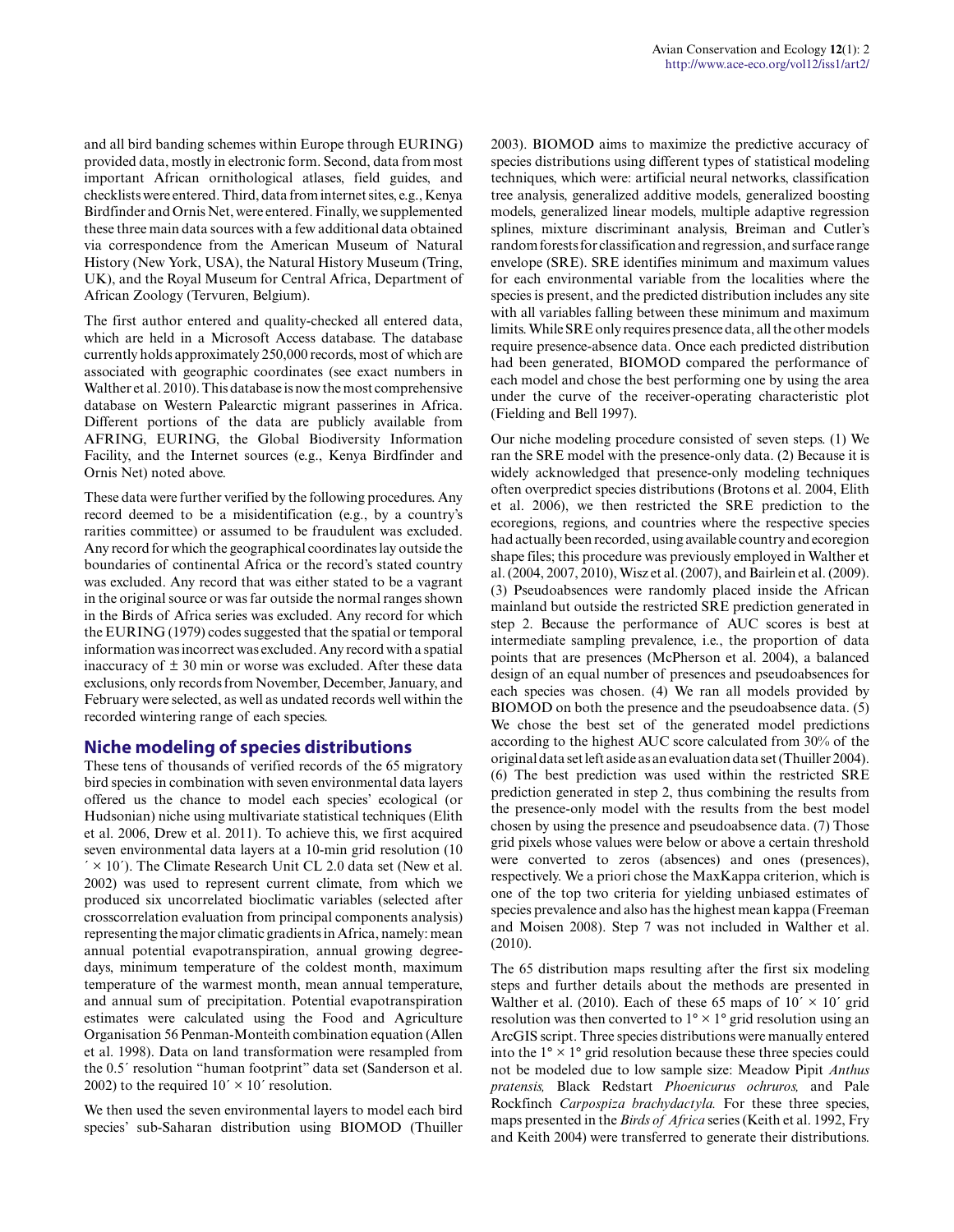Therefore, 68 Western Palearctic passerine migrant species (Appendix 1) that migrate in substantial numbers to the sub-Saharan region were included in our analysis (Walther 2005).

#### **Selection of conservation priority areas**

We used the MARXAN version 1.8.20 software (Ball and Possingham 2000, Watts and Possingham 2013) to select grid cells that have certain conservation-relevant features, e.g., presence or absence of species, economic cost of purchase or management, etc. The selected set of grid cells is called a solution. MARXAN maximizes the number of species in a solution to match preset conservation targets by performing a number of runs. During each run, MARXAN applies a simulated annealing optimization algorithm to select one near-optimal solution per simulation (the optimal solution is usually unknown). This near-optimal solution must simultaneously satisfy the preselected targets (e.g., species to be protected) and minimize the total solution cost. Costs are defined by the user and can be both ecological and economic in nature. For example, the species penalty factor is an ecological cost because not including a species will increase the overall cost of the solution. Economic costs can be the costs of purchasing or managing the grid cells for conservation purposes. Whereas we varied ecological costs, we did not vary economic costs in our analysis.

MARXAN yields two outputs: the near "best" or "optimal" solution that achieves the conservation targets for the lowest overall cost (i.e., by minimizing costs), and a selection frequency output that counts the number of times each grid cell appeared as part of the different solutions (grid cells that were selected more often are shown with a more saturated color in Fig. 1). For further details, one should consult the MARXAN user guide and the publications on its website (Watts and Possingham 2013). In each selection procedure, we conducted 500 runs with 1 million annealing iterations. All other MARXAN parameters were set to default: "Run Options" was set to "Simulated Annealing" with "Two Step Iterative Improvement." The cost of each grid cell was kept constant at 10 in all simulations because we considered the economic cost of acquiring a grid cell equal across the African continent. Although some studies (e.g., Moore et al. 2004) have considered the possibly differential economic costs of acquiring grid cells, this was not an object of our analysis.

Next, we present details of each of the selection procedures adopted in our analysis.

*Null selection procedure:* The first simulation added no constraints to the selection procedure in terms of including or excluding grid cells or weighing species. In this case, MARXAN minimized the cost of the overall solution whereby we used a relatively high species penalty factor (SPF) of 100 (Table 1) because we wanted all species to be included in the final solution. Therefore, the cost of ignoring a species (cost  $= 100$ ) was set much higher than the cost of selecting an area (cost  $= 10$ ). Consequently, MARXAN was forced to include grid cells even if they contained just one (or a few) rare bird species. The selection target was thus the minimum number of occurrences of each species. This selection procedure is most similar to the one used previously by Walther et al. (2010).

**Table 1.** Numerical settings used in six selection procedures (for further details, see Methods). The target is a number such that if fewer occurrences than the target number are in the solution, then every missing species applies its species penalty factor (SPF) to the score of the solution. The SPF and the boundary length modifier (BLM) are the two parameters that MARXAN uses to determine the best solution to reach the target during each simulation. Grid cells with the highest human footprint were either excluded from the final solution (yes) or not excluded (no). The last column shows the identifier of the corresponding figure.

| Selection procedure | Target           | <b>SPF</b>             | <b>BLM</b>      | Human     | Figure           |
|---------------------|------------------|------------------------|-----------------|-----------|------------------|
|                     |                  |                        |                 | footprint |                  |
| Null                | $\mathbf{1}$     | 100                    | $\mathbf{0}$    | no        | 1A               |
| Null                | 5                | 100                    | $\mathbf{0}$    | no        | S <sub>1</sub> A |
| Null                | 10               | 100                    | $\theta$        | no        | S1 <sub>B</sub>  |
| Null                | 25               | 100                    | $\theta$        | no        | S <sub>1</sub> C |
| Null                | 50               | 100                    | $\theta$        | no        | S1D              |
| <b>BLM</b>          | 50               | 100                    | $\theta$        | no        | 1B               |
| <b>BLM</b>          | 50               | 100                    | 0.01            | no        | 1C               |
| <b>BLM</b>          | 50               | 100                    | $0.1^{\dagger}$ | no        | 1D               |
| Human footprint     | 1                | 100                    | 0.1             | yes       | S <sub>2</sub> A |
| Human footprint     | 5                | 100                    | 0.1             | yes       | S <sub>2</sub> B |
| Human footprint     | 10               | 100                    | 0.1             | yes       | S <sub>2</sub> C |
| Human footprint     | 25               | 100                    | 0.1             | yes       | S <sub>2</sub> D |
| Human footprint     | 50               | 100                    | 0.1             | yes       | 1E               |
| <b>SPF</b>          | 50               | 0.05                   | 0.1             | yes       | S <sub>3</sub> A |
| <b>SPF</b>          | 50               | 0.1                    | 0.1             | yes       | 1F               |
| <b>SPF</b>          | 50               | 0.25                   | 0.1             | yes       | S3B              |
| <b>SPF</b>          | 50               | 0.5                    | 0.1             | yes       | S <sub>3</sub> C |
| <b>SPF</b>          | 50               | 0.75                   | 0.1             | yes       | S3D              |
| <b>SPF</b>          | 50               | 1.0                    | 0.1             | yes       | S3E              |
| <b>SPF</b>          | 50               | 10                     | 0.1             | yes       | S3F              |
| Maximum target      | $max^{\ddagger}$ | 0.04                   | $\mathbf{0}$    | yes       | 1G               |
| Maximum target      | max <sup>†</sup> | 0.05                   | $\theta$        | yes       | S <sub>4</sub> A |
| Maximum target      | max <sup>1</sup> | 0.06                   | $\mathbf{0}$    | yes       | S <sub>4</sub> B |
| Maximum target      | max <sup>†</sup> | 0.07                   | $\theta$        | yes       | S <sub>4</sub> C |
| Maximum target      | max <sup>†</sup> | 0.08                   | $\theta$        | yes       | S <sub>4</sub> D |
| Maximum target      | $max^{\ddagger}$ | 0.09                   | $\mathbf{0}$    | yes       | S <sub>4</sub> E |
| Maximum target      | $max^{\ddagger}$ | 0.10                   | $\theta$        | yes       | S <sub>4</sub> F |
| Maximum target      | max <sup>†</sup> | 0.11                   | $\mathbf{0}$    | yes       | S <sub>4</sub> G |
| Maximum target      | $max^{\ddagger}$ | 0.12                   | $\theta$        | yes       | S4H              |
| Threatened status   | 50               | 0.05, 0.2 <sup>8</sup> | 0.1             | yes       | 1H               |
| Threatened status   | 50               | $0.05, 0.2^{\$}$       | $\overline{0}$  | yes       | 1 <sub>I</sub>   |

†We used a visual comparison of Fig. 1B–D to choose the BLM that resulted in a reasonable amount of clumping of the grid cells, namely 0.1 (Fig. 1D), which was then kept constant in the human footprint and SPF selection procedures.

‡Max refers to the maximized target solutions whereby a given species' target is set to the total number of occurrences of that species throughout the grid cells.

§We used an a priori SPF of 0.05 for stable species and 0.2 for "worrying" species to give worrying species higher importance.

*BLM selection procedure:* The second selection procedure applied an increasing value for the BLM. Highly fragmented solutions have a higher boundary edge length because fewer of their boundaries are shared with other selected grid cells. Consequently, such solutions may not be ecologically or economically viable because of the highly fragmented location of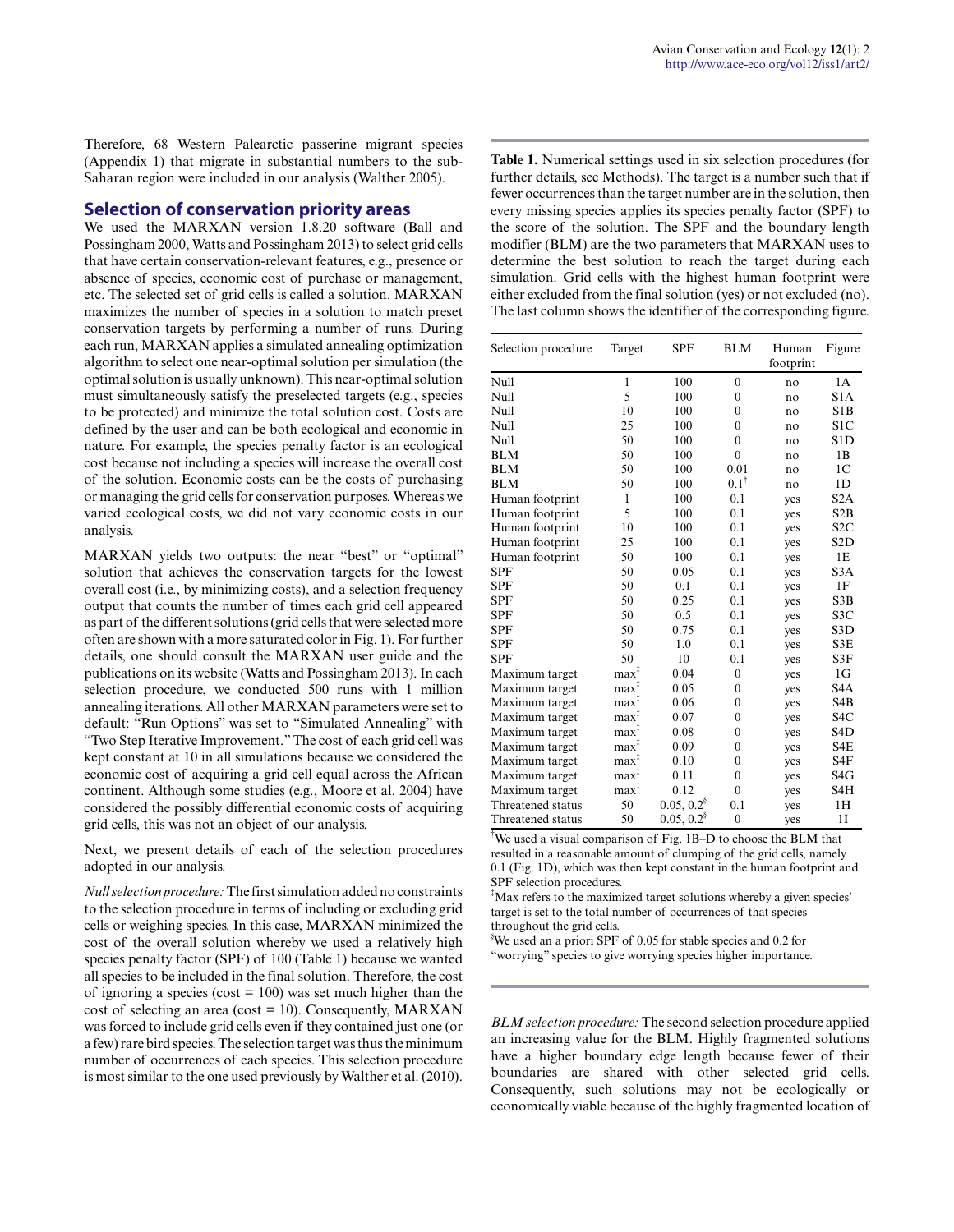**Fig. 1.** Selected grid cells in Africa for 68 Palearctic passerine migrant birds using nine different MARXAN settings. See Table 1 for the respective MARXAN settings used to generate each panel. For all panels, the results are summarized over 500 runs, with a more saturated color indicating the more numerous selection of a grid cell (see details in Methods).



the selected grid cells (Smith et al. 2010, Nhancale and Smith 2011). To counteract the possible effects of selecting grid cells without consideration of the resulting fragmentation, MARXAN allows the calculation of the total cost for solutions that meet all the targets as the combined grid cell costs plus the boundary length cost. In other words, the BLM adds another cost to the ecological and economic costs, and MARXAN then attempts to minimize these three different costs. This boundary length cost is the product of multiplying total edge length by a user-defined BLM value. The edge length is the length of all the edges of selected cells that are adjacent to unselected cells. If the BLM value is increased, MARXAN will identify less fragmented but more extensive solutions. Such solutions usually select more grid cells, but these selected grid cells are more connected to each other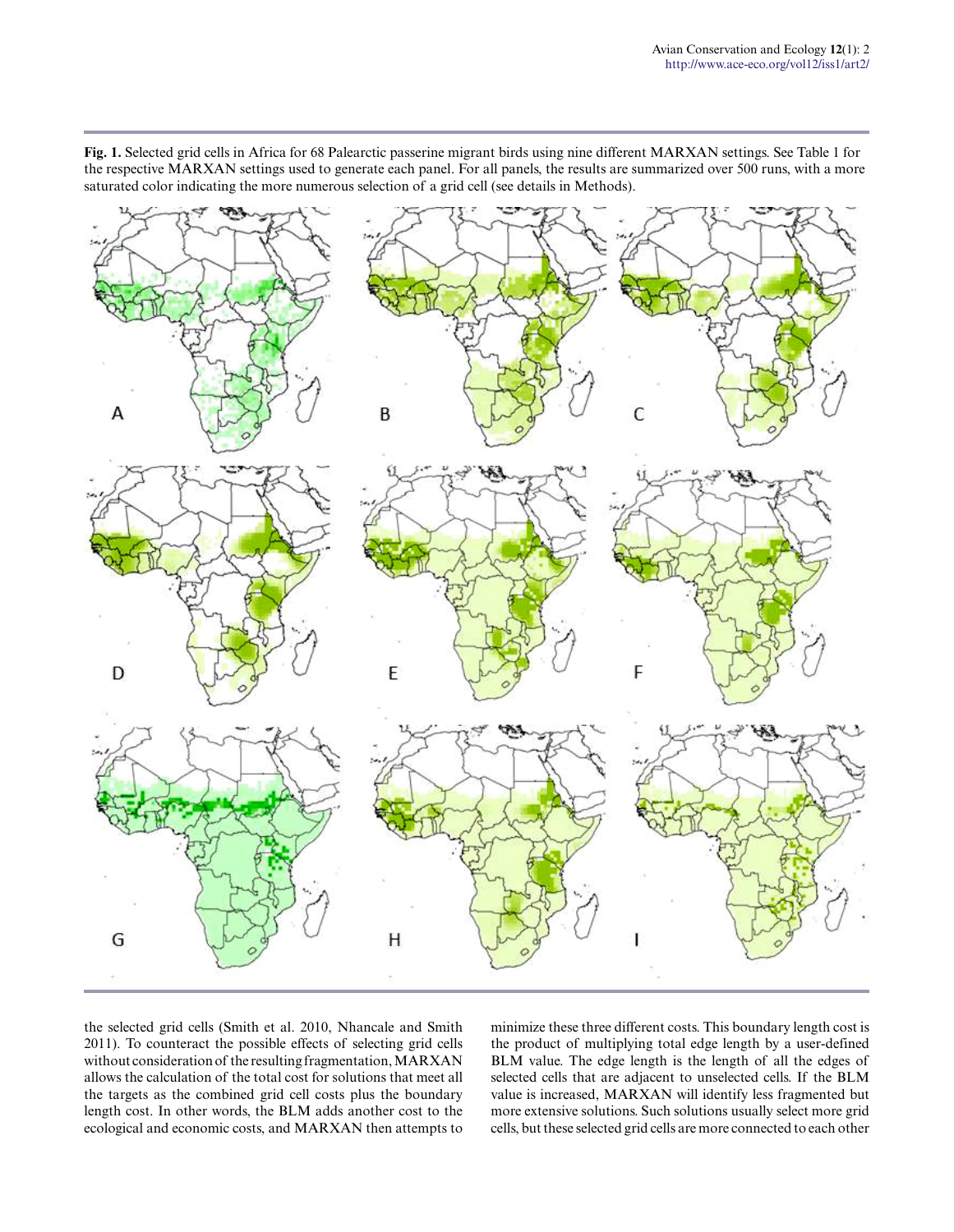than in solutions without a BLM cost. We varied the BLM value from zero (as in the null selection procedure) to 0.1 (Table 1). We also used values of 1 to 10, but the results became nonsensical because all of Africa was selected.

*Human footprint selection procedure:* The third selection procedure excluded (i.e., locked out) all grid cells with high anthropogenic impact. We assumed a priori that grid cells with high anthropogenic impact (e.g., urban centers) are unlikely to be useful for the conservation of the species in this analysis. For this purpose, we used the aforementioned human footprint data set (Sanderson et al. 2002), which was resampled to the required resolution of  $1^\circ \times 1^\circ$  using linear interpolation as implemented by ArcGIS 10.1. We then excluded the 10% of grid cells within the study area with the highest human footprint values. Otherwise, we used the same settings as for the second selection procedure while increasing the selection target (Table 1).

*SPF selection procedure:* The fourth selection procedure varied the SPF from 0.01 to 10 (Table 1). The rationale was to find a more efficient solution. When the SPF is too high, MARXAN will select every grid cell it needs to meet the preset targets without consideration for how species-rich a grid cell is (and thus select even species-poor areas if they contain a species not yet represented in the solution). The lower the SPF, the more speciesrich a grid cell must be to be included in the solution. The reason for this procedure is thus to eliminate species-poor grid cells from the analysis.

*Maximum target selection procedure:* The fifth selection procedure maximized the target of every species to the total number of occurrences of that species. We set the BLM to zero and then tested a variety of SPFs (Table 1). We performed these simulations to determine how to set appropriate SPFs for threatened species in the sixth selection procedure.

*Threatened status selection procedure:* The sixth selection procedure aimed to give higher importance to threatened species than to nonthreatened species. To separate threatened from nonthreatened species, Walther et al. (2011) used several relevant conservation-related criteria to categorize the passerine species into threatened and nonthreatened species (called "worrying" and "stable" species). The criteria to define a threatened species were: the species is globally threatened (BirdLife International 2016), the species is given "unfavourable" status by BirdLife International (2004), or the species declined severely during the period 1970–2000 (for details, see Walther et al. 2011; also note that the Isabelline Shrike *Lanius isabellinus* listed in Walther et al. 2011 could not be categorized because of a lack of comparable conservation-related data). Consequently, we applied a higher SPF to threatened species than to nonthreatened species (Table 1) for MARXAN to prioritize the selection of threatened species over nonthreatened species.

*Protected areas selection procedure:* The seventh selection procedure included (i.e., locked in) all protected areas that fulfilled the IUCN criteria Ia, Ib, II, III, IV, V, and VI (Dudley 2008) to test if grid cells within protected areas adequately protect the species analyzed here. For this purpose, we downloaded the global file for protected areas from the World Database on Protected Areas (IUCN-UNEP 2009). Using the select tools of ArcGIS 10.1, we excluded all those protected areas within the study area that were not tagged with the aforementioned IUCN criteria. Using the Union tool of ArcGIS 10.1, we then determined all 1°  $\times$  1° grid cells whose area was covered  $>$  50% by protected areas. The 298 grid cells fulfilling this criterion were automatically locked into the solution. We then applied this additional criterion (i.e., 298 grid cells locked into the solution) to all the selection procedures mentioned above. However, we found that no more than 12 additional grid cells were needed to satisfy the target solution. In other words, the solutions using the protected areas selection procedure hardly differed from the solutions of the selection procedures listed above. Consequently, this procedure did not give us much additional information; therefore, we do not present these results, but only the results from the other six procedures.

Here, we present only those solutions that gave high priority to approximately 10–20% of the sub-Saharan region (Fig. 1). Other solutions, which prioritized much larger portions of the sub-Saharan region, are also informative but not very practical in that they prioritize too much of the region. We provide these remaining solutions in Appendix 1.

### **RESULTS**

The null selection procedure closely mirrored the methods and therefore also the results of Walther et al. (2010); the same four regions were selected (Fig. 1A) when the selection target was set at 1 (Table 1). These regions were (1) one centered on southern Mali; (2) one including Eritrea, central Sudan, and northern Ethiopia; (3) one encompassing southwestern Kenya, much of Tanzania, and Uganda; and (4) one including much of Zimbabwe and southwestern Zambia. When we increased the selection target all the way to 50 (Table 1), the solutions became increasingly similar to the total species richness map of all the species (Appendix 1, Fig. S1A–D; see also Fig. 4 in Walther et al. 2010).

The BLM selection procedure began with BLM set to zero (Table 1, Fig. 1B), which was equivalent to the final setting of the null selection procedure (Appendix 1, Fig. S1D). The effect of subsequently increasing the BLM to 0.01 (Fig. 1C) and 0.1 (Fig. 1D) concentrated the selection of grid cells within the four previously mentioned regions, whereas the grid cells outside of these four regions were eliminated.

The human footprint selection procedure was the same as the null selection procedure, but we changed BLM to 0.1 and excluded the grid cells with a high human footprint (Table 1). As the selection target was increased from 1 to 50 (Table 1), more of the grid cells were selected within the previously mentioned four regions (Fig. 1E; Appendix 1, Fig. S2). A low selection target pinpointed the most valuable grid cells (Appendix 1, Fig. S2A), whereas a high selection target pinpointed the most valuable regions (Fig. 1E). The results from the final setting of the BLM selection procedure (Fig. 1D) and the results from the final setting of the human footprint selection procedure (Fig. 1E) are identical except for the exclusion of grid cells with the highest human footprint (Table 1); some high-footprint grid cells were excluded along the coastline of West African countries and in central Burkina Faso, eastern Sudan, northern Ethiopia, western Kenya, most of Uganda, northern Tanzania, central Zambia, and northern and southern Zimbabwe. The excluded grid cells were replaced with grid cells in central Nigeria, northern Kenya, and southern Mozambique.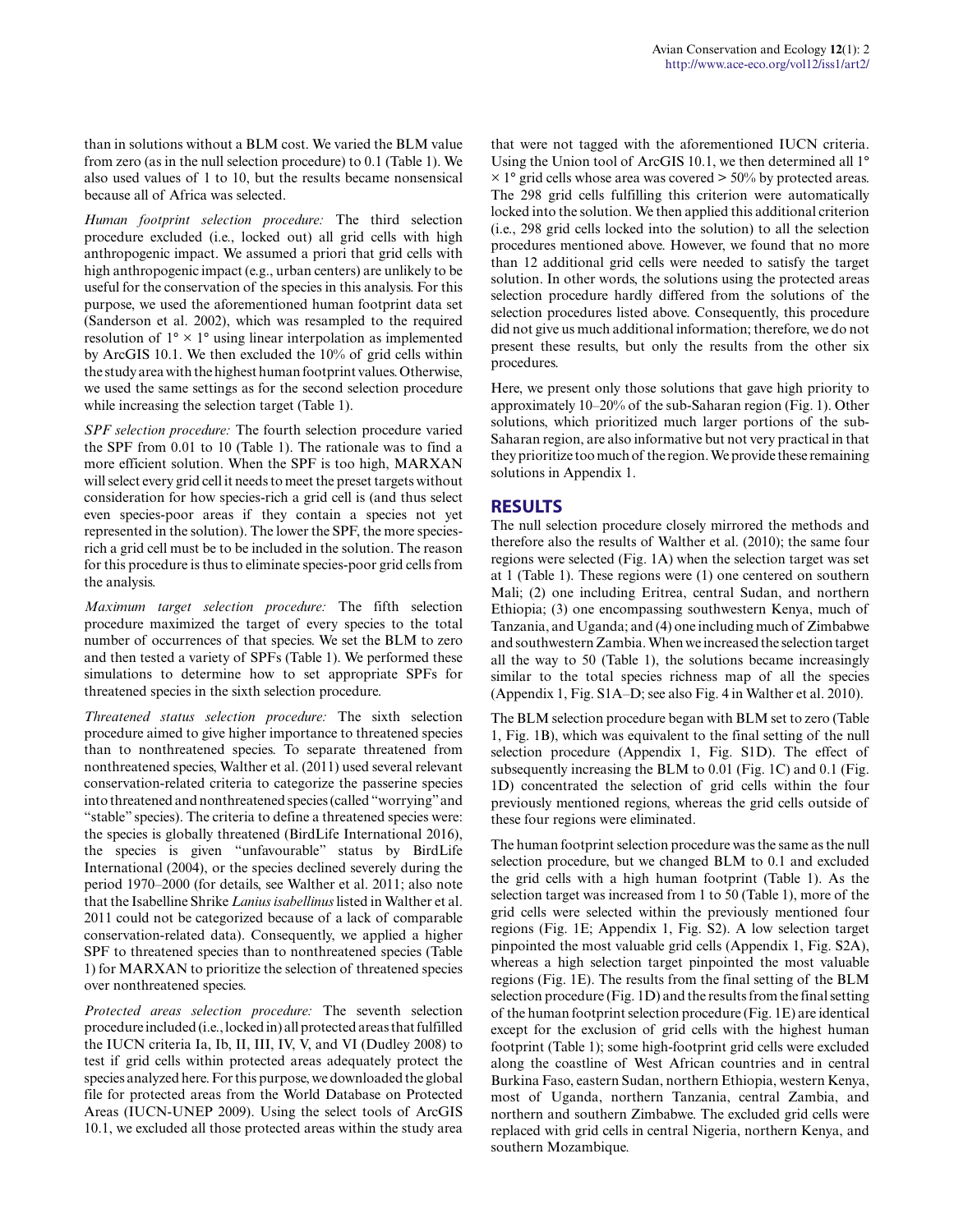The SPF selection procedure was the same as the final setting for the human footprint selection procedure (Fig. 1E) except that we varied the SPF from 0.05 (Appendix 1, Fig. S3A) to 10 (Appendix 1, Fig. S3F; Table 1). The lowest SPF selected four regions, whereby the one usually selected in West Africa was moved further south (Appendix 1, Fig. S3A). However, this region expanded to the east, north, and west at higher SPF values (Fig. 1F; Appendix 1, Fig. S3B–F). Central Chad was a region that was only included at an SPF of 0.05; at all higher SPF values, it disappeared. The two regions in East Africa consistently selected were (1) central and eastern Sudan, Eritrea, northern Ethiopia, and western Somalia (or Somaliland), and (2) Kenya and Tanzania. The final regions that appeared only at SPF values  $\geq 0.25$  were western Zambia, central Zimbabwe, and southern Mozambique.

The maximum target selection procedure maximized the target solutions whereby each given species' target was set to the total number of occurrences of that species throughout the grid cells and then the SPF was increased from 0.04 to 0.012 (Table 1). At the lowest SPF, only a strip of grid cells across the Sahel region was selected plus scattered grid cells across Uganda, Kenya, and Tanzania (Fig. 1G). At increasing SPF, the selected grid cells covered an increasing share of the African continent until they basically covered all regions where migrant species overwinter (Appendix 1, Fig. S4A–H).

The threatened status selection procedure was the same as the final setting for the human footprint selection procedure (Fig. 1E) except that we gave higher importance to species of conservation concern (Table 1). The main change was that the four selected regions became more restricted (Fig. 1H). When we repeated this procedure but without a  $BLM$  ( $BLM = 0$ ), a much more scattered string of grid cells was selected along the Sahel zone and down East Africa from Uganda and Kenya to Zimbabwe and Mozambique (Fig. 1I).

# **DISCUSSION**

Our results differ from the previous findings of Walther et al. (2010) in two important aspects. Most importantly, the maximum target and threatened status selection procedures placed much greater emphasis on a belt of grid cells across what is commonly defined as the Sahel region, demonstrating the importance of this region to migratory songbirds (Fig. 1G and I). This region was already found to be important when simple species richness maps were used to distinguish regions where especially threatened migratory bird species overwinter (Walther et al. 2011). A review of recent ecological changes in the Sahel (Walther 2016) further demonstrated that this threat is likely connected to the rapid landuse and biodiversity changes that have taken place in the Sahel over the last few decades, which appear to be faster and more widespread than in any other region of Africa, including legal and illegal land grabs (Osinubi et al. 2016).

Our study is also the first to exclude grid cells (human footprint, SPF, maximum target, and threatened status selection procedures; see Table 1) with a high human footprint, which resulted in the exclusion of grid cells across much of northern Ethiopia and most of Uganda and Zimbabwe. Therefore, these regions are not useful for conservation efforts that could help most of the 68 species considered here.

However, when we used similar settings to those used by Walther et al. (2010), their previous findings were supported. Again, the four main regions identified as most important for conservation efforts were: (1) one centered on southern Mali and containing large parts of the surrounding countries except toward the north; (2) one centered on Eritrea that includes large parts of central Sudan and northern Ethiopia; (3) one encompassing southwestern Kenya and much of Tanzania and Uganda (although most of Uganda becomes excluded if the human footprint is taken into account); and (4) one including much of Zimbabwe and southwestern Zambia. These regions appeared especially distinctly when the BLM was increased because this forced increased clumping of grid cells (Fig. 1B–D). Many previous studies (summarized by Walther et al. 2010) also emphasized the importance of these four priority regions, especially the Sahel and the broadleaf savannas just south of the Sahel, for both passerine and nonpasserine migrants, although the Great Rift Valley, Uganda, Kenya, or Zambia are also important regions for migrant conservation. However, none of these previous studies used such a fine spatial scale as we did (1°  $\times$  1 $\degree$ ) or performed complementarity analyses.

In our opinion, the principal inference from these results is that these four regularly selected regions should be priority regions for both research and conservation efforts for the bird species considered here. In addition, our work further emphasizes the special importance of the Sahel region, especially the most western and eastern parts of the Sahel. Given that this region is in dire need of better biodiversity protection (Walther 2016), efforts to protect these migratory species could have many additional benefits, including better protection for many other threatened species, increased resilience of the ecosystem to climate change and other human-induced drivers of landscape change such as overgrazing and soil erosion, and better education and income for local people through ecotourism (e.g., Jarjou 2016). However, for those migrant bird species that overwinter exclusively in East Africa (e.g., the Endangered Basra Reed-Warbler *Acrocephalus griseldis;* Walther et al. 2004, 2011, Walther 2006), the two East African regions pinpointed by our results should also become foci for increased research and conservation. Uganda could be an interesting test case because most of its grid cells were excluded because of high human impact. However, some migrant species apparently fare better or at least as well in degraded habitats as in undisturbed habitats (Walther et al. 2011, Adams et al. 2014, Atkinson et al. 2014, Walther 2016). Therefore, conservation of a few of the study species could be fostered in regions with high human population densities and ecological impacts.

The complementarity analyses implemented in MARXAN are not based on species richness, so some species-rich areas such as southern Niger, northern Nigeria, and central Chad (Walther et al. 2010) were not selected because they contain species that are also found in other regions (e.g., Senegambia, Eritrea). However, these species-rich regions were selected in the maximum target selection procedure (Fig. 1G), further emphasizing the importance of the entire Sahel region for many migrant bird species.

It must also be emphasized that priority regions pinpointed here are based on the best available estimate of each species' wintering distribution. Therefore, by definition, they do not include important migration stopover sites because those sites are not included in the definition of wintering areas (Walther et al. 2010).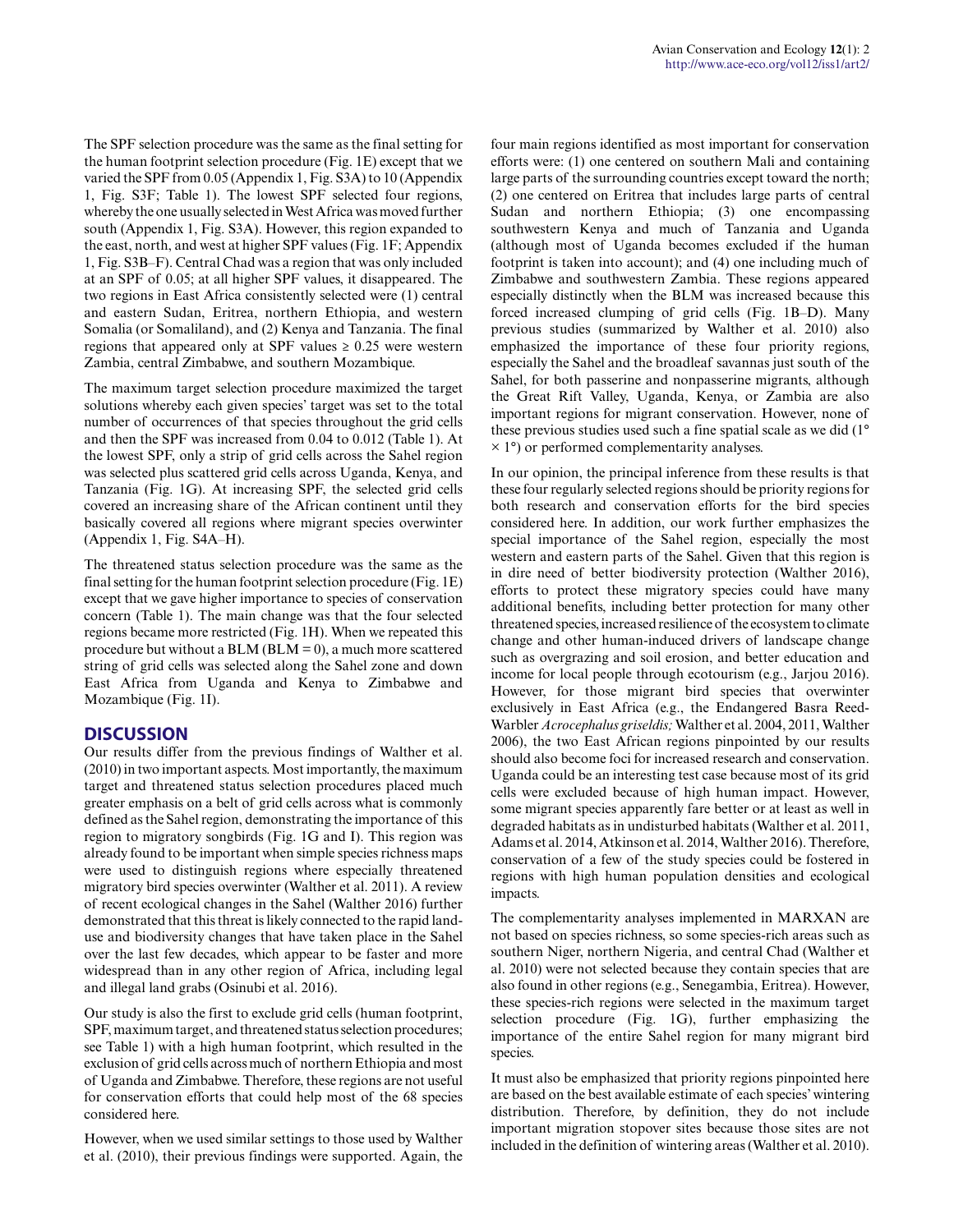For example, the northeastern tip of Somalia may be a very important refueling site for migrants returning to their breeding grounds (G. Nikolaus, *unpublished data and personal communication* 2015), but our results do not capture such areas.

Finally, it should be noted that there are inherent methodological uncertainties in both the distribution modeling of the species as well as the MARXAN analyses. Uncertainty in distribution modeling has recently been explored in the context of ensemble models of species distributions (e.g., Gould et al. 2014, Tessarolo et al. 2014). However, our models were built using the best model approach (Thuiller 2003), which does not allow for such calculations. Furthermore, it is obvious that the threshold chosen for turning the probabilistic species distribution model into a binary distribution model (Nenzén and Araújo 2011) also influences which grid cells are considered as occupied by a species or not, which introduces further uncertainty. Uncertainty in the MARXAN analyses is depicted by the different frequencies by which grid cells are chosen. Given these uncertainties, the results may have been different for some individual grid cells, but we doubt that our overall conclusions about which regions are important to conservation efforts of the study species would have been any different.

The four regions recommended above have very little overlap with regions recommended in previous continent-wide complementarity studies (Lovett et al. 2000, Williams et al. 2000, Balmford et al. 2001, Brooks et al. 2001, Burgess et al. 2002, 2005, 2006, Moore et al. 2003, Küper et al. 2004, Dillon and Fjeldså 2005, McClean et al. 2006, Rondinini et al. 2006), mostly because those studies focused on different taxa (e.g., African plants and African megafauna), but also because of methodological differences (e.g., all of the studies published up to 2005 used WORLDMAP). The only region regularly highlighted by both the previous studies and our study was the Uganda-Kenya-Tanzania region; a few times, the Ethiopian region and the Zambia-Zimbabwe region were also selected. However, it is now well established that different taxa often yield different priority sites or regions (e.g., Brooks et al. 2001, Moore et al. 2003) because they occupy different niches, habitats, and ecoregions, and that different selection criteria also result in different recommendations for priority sites (e.g., Reyers et al. 2002, Bonn and Gaston 2005, Wu et al. 2013, 2014).

Unfortunately, a major knowledge gap that remains to be filled is the sub-Saharan distributions of all the nonpasserine bird species that migrate between the Western Palearctic and sub-Saharan Africa. These species could not be included in our analysis but there is urgency for them to be included. So far, and despite repeated attempts by the first author, it was not possible to mobilize the resources to enter the required data into this or any other database to perform a similar analysis for nonpasserine species. Given that massive amounts of data have already been collected (e.g., Scott and Rose 1996, Delany et al. 2009, Zwarts et al. 2009, and all the national African atlases), a renewed push for such a comprehensive data analysis is highly encouraged.

Other possible critiques of continent-wide analyses such as this one are that they mean little for local, on-the-ground conservation, and that the protection of large regions is unrealistic. We disagree for the following reasons. Continent-wide analyses have been used previously to focus conservation efforts, including financial support of local and regional conservation projects, by conservation nongovernmental organizations such as BirdLife International and Conservation International. Further, continent-wide analyses may encourage national leaders to increase conservation efforts if they notice that their country is actually an important one for a particular species or suite of species. Such analyses will hopefully also encourage local and national conservation initiatives to work together on a more regional basis because they emphasize that long-term conservation can often only succeed when conducted in collaboration across countries or even continents (the Peace Parks Foundation is a good example).

Moreover, continent-wide analyses emphasize the magnitude of the conservation challenge. While it may be realistic in the short term to hope for a few more relatively small and isolated reserves in the regions prioritized by our study, it is also clear that such reserves would very likely do little for the long-term survival of many of the migratory bird species studied here (just as they have done little for most of the large birds and mammals of the Sahel; see Walther 2016). Given that the wintering grounds are spread across large regions of Africa, we will not be able to protect them adequately unless we can achieve land-use and management strategies compatible with species survival in large parts of the African continent. Unless systemic change in land use and land management across large regions of the African continent is achieved, the migratory bird populations will continue to decline. A recent review of the Sahel's state of biodiversity (Walther 2016) came to the same conclusion for the Sahel's native plants and resident large birds and mammals, and Rondinini et al. (2005) called for 30–100% expansion of Africa's reserve system just to achieve minimal conservation targets.

Finally, the objective of science should be to tell what is necessary, not what is realistic. Therefore, if species require large areas for their survival, we should say so, not dampen down our conclusions to fit "realistic" requirements, whatever they may be. Therefore, the conclusions that we derived from our analyses are located on the "necessary" side of the conservation biology argument, along the lines of Wilson's (2016) assertion that half of the planet must be conserved for wild nature for the biosphere to have a decent chance for survival.

It should also be clear that national governments, international organizations, and nongovernmental organizations will not likely make sufficient funds available to protect or purchase the vast areas of land that would be needed to halt or even reverse biodiversity loss. Rather, to achieve positive continent-wide conservation outcomes, continent-wide conservation analyses strongly advance the notion that a wholesale change in policy priorities is needed, including regulation and enforcement of conservation-based laws on a continent-wide scale to change an environmentally destructive socioeconomic system into a fundamentally sustainable one (e.g., Trauger et al. 2003, Daly and Farley 2011, Czech 2013, Walsh 2013, UNEP 2016) in which the link between biodiversity and human health and well-being is firmly acknowledged and nurtured (Clark et al. 2014, Sandifer et al. 2015, Walther et al. 2016). Thus, positive conservation outcomes would not just be restricted to protected areas, but would be implemented across entire landscapes and regions. Without the support of African governments and civil society, analyses such as this one are essentially meaningless exercises in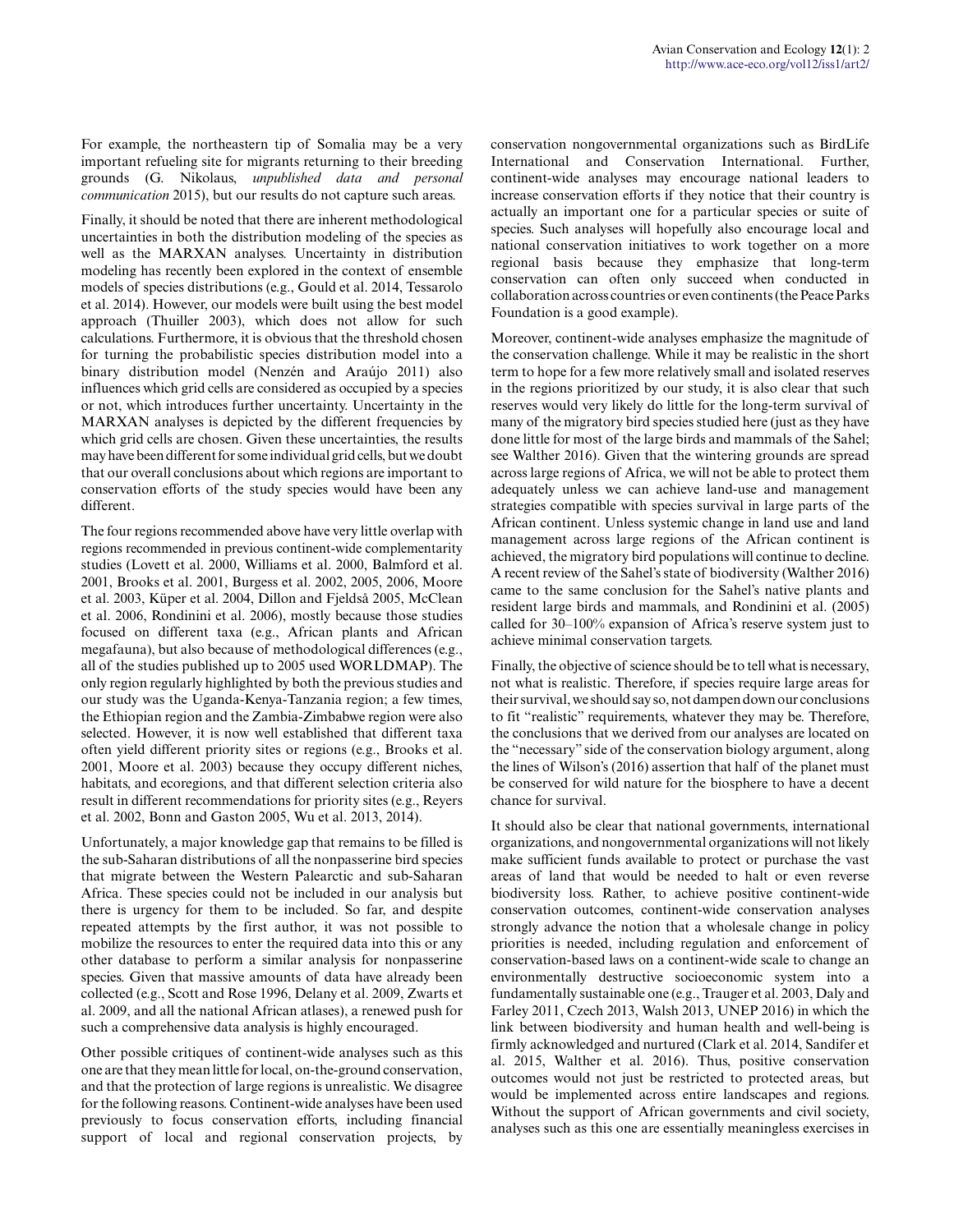number crunching. With their support, however, such analyses could be the launching pads for a sustainable future for the African continent.

*Responses to this article can be read online at:* <http://www.ace-eco.org/issues/responses.php/934>

#### **Acknowledgments:**

*We thank the hundreds of people and institutions who have helped our project called "A database of Western Palearctic birds migrating within Africa to guide conservation decisions" who are acknowledged on the website http://www.zmuc.dk/verweb/staff/ bawalther/acknowledgements.htm or in the acknowledgements of other papers from this project (of which this is publication number 16). We especially thank the various bird banding schemes, the National Biodiversity Data Bank of Uganda, and the Avian Demography Unit of Cape Town University, who provided data. For logistical help, we thank Linda Birch at the Edward Grey Library at Oxford University; Evelyne Bremond-Hoslet and Jean-Marc Bremond at the Bibliothèque Mammiferés et Oiseaux, Muséum National d'Histoire Naturelle, Paris; Ian Dawson and Lynn Giddings at the Royal Society for the Protection of Birds library at The Lodge, Sandy, UK; Margaret Sandwith (now Koopman) at the Niven Library, Percy FitzPatrick Institute of African Ornithology, Zoology Department, University of Cape Town, South Africa; and the librarians at BirdLife International, Cambridge, UK. We thank the Global Change Research Group led by Guy Midgley at SANBI, and particularly, Greg Hughes for the bioclimatic data layers. We thank Wilfried Thuiller for help with BIOMOD, and Falk Huettmann and Joslin Moore for providing advice and references. LHP thanks Christina King for help with Python scripts. BAW was financially supported through a 2-yr Marie Curie Individual Fellowship funded by the European Commission's "Improving Human Research Potential" program, administered by the European Commission Research Directorate General in Brussels, Belgium; by a fellowship from the DST-NRF Centre of Excellence for Invasion Biology; by the Centre National de la Recherche Scientifique, France; by Taipei Medical University, Taipei, Taiwan; and by small grants from the Royal Society for the Protection of Birds, UK. The manuscript was substantially improved by comments from Will Cresswell, Gerhard Nikolaus, and two anonymous reviewers.*

#### **LITERATURE CITED**

Adams, W. M., R. D. S. Small, and J. A. Vickery. 2014. The impact of land use change on migrant birds in the Sahel. *Biodiversity* 15:101-108.<http://dx.doi.org/10.1080/14888386.2014.931822>

Allen, G. A., L. S. Pereira, D. Raes, and M. Smith. 1998. *Crop evapotranspiration: guidelines for computing crop water requirements.* FAO Irrigation and Drainage Paper 56. FAO, Rome, Italy.

Arroyo, B. E., J. T. Garcia, and V. Bretagnolle. 2002. Conservation of the Montagu's harrier (*Circus pygargus*) in agricultural areas. *Animal Conservation* 5:283-290. [http://dx.doi.org/10.1017/](http://dx.doi.org/10.1017/S1367943002004031) [S1367943002004031](http://dx.doi.org/10.1017/S1367943002004031) 

Atkinson, P. W., W. M. Adams, J. Brouwer, G. Buchanan, R. A. Cheke, W. Cresswell, C. M. Hewson, M. F. Hulme, A. Manvell, D. K. Sheehan, R. D. S. Small, W. J. Sutherland, and J. A. Vickery. 2014. Defining the key wintering habitats in the Sahel for declining African-Eurasian migrants using expert assessment. *Bird Conservation International* 24:477-491. [http://dx.doi.org/10.1017/](http://dx.doi.org/10.1017/S0959270913000531) [S0959270913000531](http://dx.doi.org/10.1017/S0959270913000531) 

Bairlein, F., W. Fiedler, V. Salewski, and B. A. Walther. 2009. Migration and non-breeding distribution of European ortolan buntings *Emberiza hortulana* - an overview. *Naturschutz und Landschaftspflege in Niedersachsen* 45:88-97.

Ball, I. R., and H. P. Possingham. 2000. *Marxan (v1.8.2): marine reserve design using spatially explicit annealing.* University of Queensland, Brisbane, Australia. [online] URL: [http://marxan.](http://marxan.net/downloads/documents/marxan_manual_1_8_2.pdf) [net/downloads/documents/marxan\\_manual\\_1\\_8\\_2.pdf](http://marxan.net/downloads/documents/marxan_manual_1_8_2.pdf)

Balmford, A., J. L. Moore, T. Brooks, N. Burgess, L. A. Hansen, P. Williams, and C. Rahbek. 2001. Conservation conflicts across Africa. *Science* 291:2616-2619. [http://dx.doi.org/10.1126/](http://dx.doi.org/10.1126/science.291.5513.2616) [science.291.5513.2616](http://dx.doi.org/10.1126/science.291.5513.2616) 

Barbet-Massin, M., B. A. Walther, W. Thuiller, C. Rahbek, and F. Jiguet. 2009. Potential impacts of climate change on the winter distribution of Afro-Palaearctic migrant passerines. *Biology Letters* 5:248-251.<http://dx.doi.org/10.1098/rsbl.2008.0715>

Bibby, C. J. 2003. Conservation of migratory birds. Pages 407-420 *in* P. Berthold, E. Gwinner, and E. Sonnenschein, editors. *Avian migration.* Springer, Berlin, Germany. [http://dx.doi.](http://dx.doi.org/10.1007/978-3-662-05957-9_29) [org/10.1007/978-3-662-05957-9\\_29](http://dx.doi.org/10.1007/978-3-662-05957-9_29)

Biber, J.-P., and T. Salathé. 1989. *The conservation of migratory birds in the western Palearctic-African flyways.* International Council for Bird Preservation, Cambridge, UK.

BirdLife International. 2004. *Birds in Europe: population estimates, trends and conservations status.* BirdLife International, Wageningen, The Netherlands.

BirdLife International. 2016. *Data zone.* BirdLife International, Wageningen, The Netherlands. [online] URL: [http://www.](http://www.birdlife.org/datazone/home) [birdlife.org/datazone/home](http://www.birdlife.org/datazone/home)

Bonn, A., and K. J. Gaston. 2005. Capturing biodiversity: selecting priority areas for conservation using different criteria. *Biodiversity and Conservation* 14:1083-1100. [http://dx.doi.](http://dx.doi.org/10.1007/s10531-004-8410-6) [org/10.1007/s10531-004-8410-6](http://dx.doi.org/10.1007/s10531-004-8410-6)

Brink, A. B., and H. D. Eva. 2009. Monitoring 25 years of land cover change dynamics in Africa: a sample based remote sensing approach. *Applied Geography* 29:501-512. [http://dx.doi.](http://dx.doi.org/10.1016/j.apgeog.2008.10.004) [org/10.1016/j.apgeog.2008.10.004](http://dx.doi.org/10.1016/j.apgeog.2008.10.004) 

Brooks, T., A. Balmford, N. Burgess, J. Fjeldså, L. A. Hansen, J. Moore, C. Rahbek, and P. Williams. 2001. Toward a blueprint for conservation in Africa. *BioScience* 51:613-624. [http://dx.doi.](http://dx.doi.org/10.1641/0006-3568%282001%29051%5B0613%3ATABFCI%5D2.0.CO%3B2) [org/10.1641/0006-3568\(2001\)051\[0613:TABFCI\]2.0.CO;2](http://dx.doi.org/10.1641/0006-3568%282001%29051%5B0613%3ATABFCI%5D2.0.CO%3B2) 

Brotons, L., W. Thuiller, M. B. Araújo, and A. H. Hirzel. 2004. Presence-absence versus presence-only modelling methods for predicting bird habitat suitability. *Ecography* 27:437-448. [http://](http://dx.doi.org/10.1111/j.0906-7590.2004.03764.x) [dx.doi.org/10.1111/j.0906-7590.2004.03764.x](http://dx.doi.org/10.1111/j.0906-7590.2004.03764.x)

Buchanan, G. M., P. F. Donald, L. D. C. Fishpool, J. A. Arinaitwe, M. Balman, and P. Mayaux. 2009. An assessment of land cover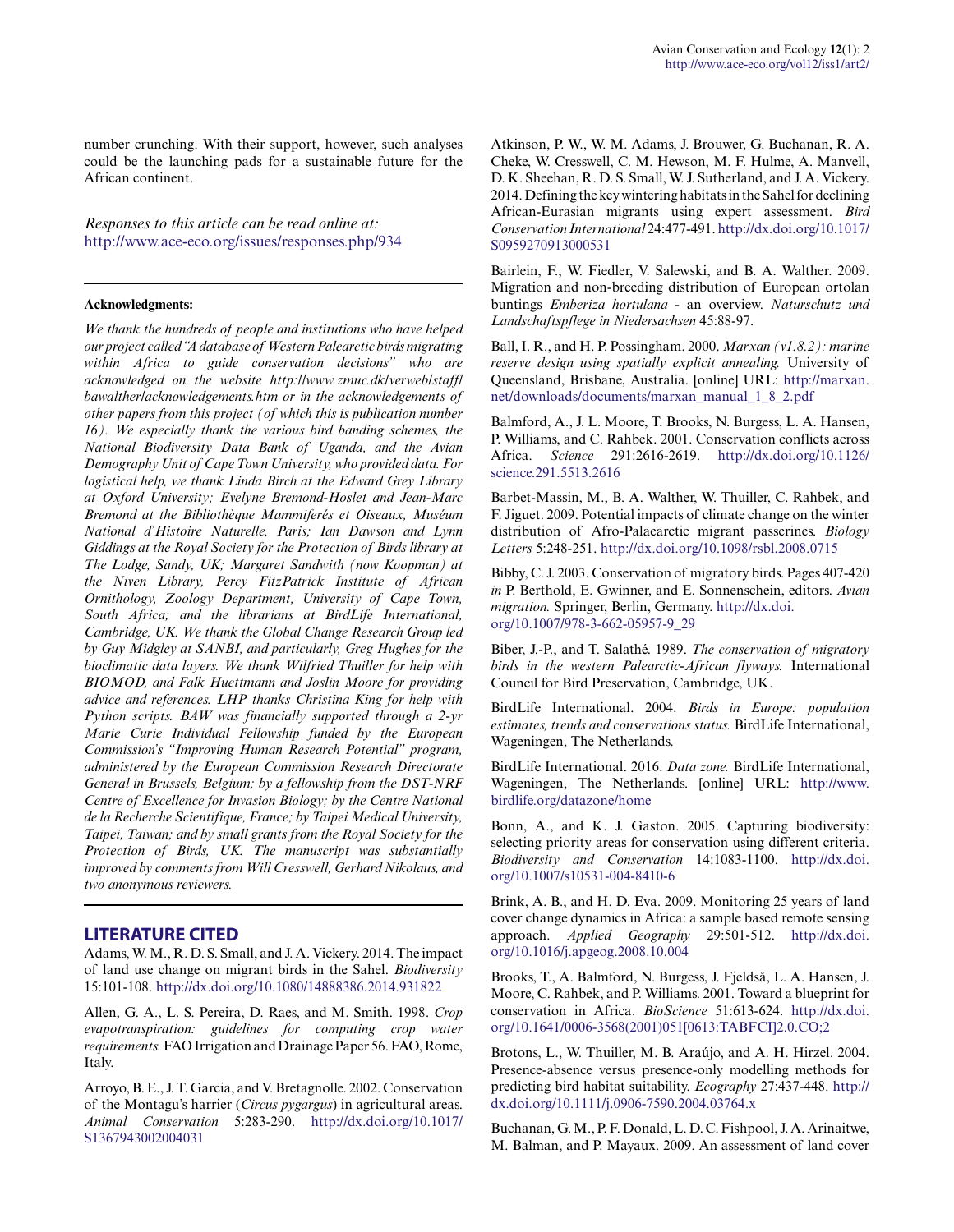and threats in Important Bird Areas in Africa. *Bird Conservation International* 19:49-61.<http://dx.doi.org/10.1017/S0959270908007697>

Buij, R., D. van der Goes, H. H. de Iongh, S. Gagare, P. Haccou, J. Komdeur, and G. de Snoo. 2012. Interspecific and intraspecific differences in habitat use and their conservation implications for Palaearctic harriers on Sahelian wintering grounds. *Ibis* 154:96-110. [http://dx.doi.org/10.1111/j.1474-919X.2011.01200.](http://dx.doi.org/10.1111/j.1474-919X.2011.01200.x) [x](http://dx.doi.org/10.1111/j.1474-919X.2011.01200.x)

Burgess, N. D., J. D. Hales, T. H. Ricketts, and E. Dinerstein. 2006. Factoring species, non-species values and threats into biodiversity prioritisation across the ecoregions of Africa and its islands. *Biological Conservation* 127:383-401. [http://dx.doi.](http://dx.doi.org/10.1016/j.biocon.2005.08.018) [org/10.1016/j.biocon.2005.08.018](http://dx.doi.org/10.1016/j.biocon.2005.08.018)

Burgess, N. D., W. Küper, J. Mutke, S. Westaway, J. Brown, S. Turpie, C. Meshack, J. Taplin, C. McClean, and J. Lovett. 2005. Major gaps in the distribution of protected areas for threatened and narrow range Afrotropical plants. *Biodiversity and Conservation* 14:1877-1894. <http://dx.doi.org/10.1007/s10531-004-1299-2>

Burgess, N. D., C. Rahbek, F. W. Larsen, P. Williams, and A. Balmford. 2002. How much of the vertebrate diversity of sub-Saharan Africa is catered for by recent conservation proposals? *Biological Conservation* 107:327-339. [http://dx.doi.org/10.1016/](http://dx.doi.org/10.1016/S0006-3207(02)00071-X) [S0006-3207\(02\)00071-X](http://dx.doi.org/10.1016/S0006-3207(02)00071-X)

Clark, N. E., R. Lovell, B. W. Wheeler, S. L. Higgins, M. H. Depledge, and K. Norris. 2014. Biodiversity, cultural pathways, and human health: a framework. *Trends in Ecology and Evolution* 29:198-204.<http://dx.doi.org/10.1016/j.tree.2014.01.009>

Cramp, S. 1998. *The complete birds of the Western Palearctic on CD-ROM.* Oxford University Press, Oxford, UK.

Crick, H. Q. P. 1992. The ecology and conservation of Palaearctic-African migrants. *Ibis* 134(S1):1-2. [http://dx.doi.org/10.1111/](http://dx.doi.org/10.1111/j.1474-919X.1992.tb04725.x) [j.1474-919X.1992.tb04725.x](http://dx.doi.org/10.1111/j.1474-919X.1992.tb04725.x) 

Czech, B. 2013. *Supply shock: economic growth at the crossroads and the steady state solution.* New Society Publishers, Gabriola Island, Canada.

Daly, H. E., and J. Farley. 2011. *Ecological economics: principles and applications.* Island Press, Washington, D.C., USA. [http://dx.](http://dx.doi.org/10.1126/science.254.5030.358-a) [doi.org/10.1126/science.254.5030.358-a](http://dx.doi.org/10.1126/science.254.5030.358-a) 

Delany, S., D. Scott, T. Dodman, and D. Stroud, editors. 2009. *An atlas of wader populations in Africa and Western Eurasia.* Wetlands International, Wageningen, The Netherlands.

Dillon, S., and J. Fjeldså. 2005. The implications of different species concepts for describing biodiversity patterns and assessing conservation needs for African birds. *Ecography* 28:682-692. <http://dx.doi.org/10.1111/j.2005.0906-7590.04344.x>

Donald, P. F., F. J. Sanderson, I. J. Burfield, S. M. Bierman, R. D. Gregory, and Z. Waliczky. 2007. International conservation policy delivers benefits for birds in Europe. *Science* 317:810-813. <http://dx.doi.org/10.1126/science.1146002>

Drew, C. A., Y. Wiersma, and F. Huettmann, editors. 2011. *Predictive species and habitat modeling in landscape ecology: concepts and applications.* Springer, New York, New York, USA. <http://dx.doi.org/10.1007/978-1-4419-7390-0>

Drummond, S. P., K. A. Wilson, E. Meijaard, M. Watts, R. Dennis, L. Christy, and H. P. Possingham. 2009. Influence of a threatened-species focus on conservation planning. *Conservation Biology* 24:441-449. [http://dx.doi.org/10.1111/j.1523-1739.2009.01346.](http://dx.doi.org/10.1111/j.1523-1739.2009.01346.x) [x](http://dx.doi.org/10.1111/j.1523-1739.2009.01346.x) 

Dudley, N., editor. 2008. *Guidelines for applying protected area management categories.* IUCN, Gland, Switzerland. [http://dx.](http://dx.doi.org/10.2305/iucn.ch.2008.paps.2.en) [doi.org/10.2305/iucn.ch.2008.paps.2.en](http://dx.doi.org/10.2305/iucn.ch.2008.paps.2.en) 

Elith, J., C. H. Graham, R. P. Anderson, M. Dudík, S. Ferrier, A. Guisan, R. J. Hijmans, F. Huettmann, J. R. Leathwick, A. Lehmann, J. Li, L. G. Lohmann, B. A. Loiselle, G. Manion, C. Moritz, M. Nakamura, Y. Nakazawa, J. M. M. Overton, A. T. Peterson, S. J. Phillips, K. Richardson, R. Scachetti-Pereira, R. E. Schapire, J. Soberón-Mainero, S. Williams, and N. E. Zimmermann. 2006. Novel methods improve prediction of species' distributions from occurrence data. *Ecography* 29:129-151.<http://dx.doi.org/10.1111/j.2006.0906-7590.04596.x>

EURING. 1979. *Code manual: new Euring.* British Trust for Ornithology, Tring, UK.

Fielding, A. H., and J. F. Bell. 1997. A review of methods for the assessment of prediction errors in conservation presence/absence models. *Environmental Conservation* 24:38-49. [http://dx.doi.](http://dx.doi.org/10.1017/S0376892997000088) [org/10.1017/S0376892997000088](http://dx.doi.org/10.1017/S0376892997000088)

Fishpool, L. D. C., and M. I. Evans, editors. 2001. *Important bird areas in Africa and associated islands: priority sites for conservation.* Pisces Publications and BirdLife International, Newbury and Cambridge, UK.

Freeman, E. A., and G. G. Moisen. 2008. A comparison of the performance of threshold criteria for binary classification in terms of predicted prevalence and kappa. *Ecological Modelling* 217:48-58. <http://dx.doi.org/10.1016/j.ecolmodel.2008.05.015>

Fry, C. H., and S. Keith. 2004. *The birds of Africa Vol. VII.* Christopher Helm, London, UK.

Fuller, R. J., K. W. Smith, P. V. Grice, F. A. Currie, and C. P. Quine. 2007. Habitat change and woodland birds in Britain: implications for management and future research. *Ibis* 149(S2):261-268. [http://](http://dx.doi.org/10.1111/j.1474-919X.2007.00775.x) [dx.doi.org/10.1111/j.1474-919X.2007.00775.x](http://dx.doi.org/10.1111/j.1474-919X.2007.00775.x) 

Glutz von Blotzheim, U. N. 1966–1996. *Handbuch der Vögel Mitteleuropas.* Akademische Verlagsgesellschaft (volumes 1–9), Frankfurt, Germany; Aula-Verlag (volumes 10–14), Wiesbaden, Germany.

Gould, S. F., N. J. Beeton, R. M. B. Harris, M. F. Hutchinson, A. M. Lechner, L. L. Porfirio, and B. G. Mackey. 2014. A tool for simulating and communicating uncertainty when modelling species distributions under future climates. *Ecology and Evolution* 4:4798-4811. <http://dx.doi.org/10.1002/ece3.1319>

Grenyer, R., C. D. L. Orme, S. F. Jackson, G. H. Thomas, R. G. Davies, T. J. Davies, K. E. Jones, V. A. Olson, R. S. Ridgely, P. C. Rasmussen, T.-S. Ding, P. M. Bennett, T. M. Blackburn, K. J. Gaston, J. L. Gittleman, and I. P. F. Owens. 2006. Global distribution and conservation of rare and threatened vertebrates. *Nature* 444:93-96. <http://dx.doi.org/10.1038/nature05237>

Isenmann, P. 2006. *The birds of the Banc d'Arguin.* Fondation Internationale du Banc d'Arguin, Arles, France.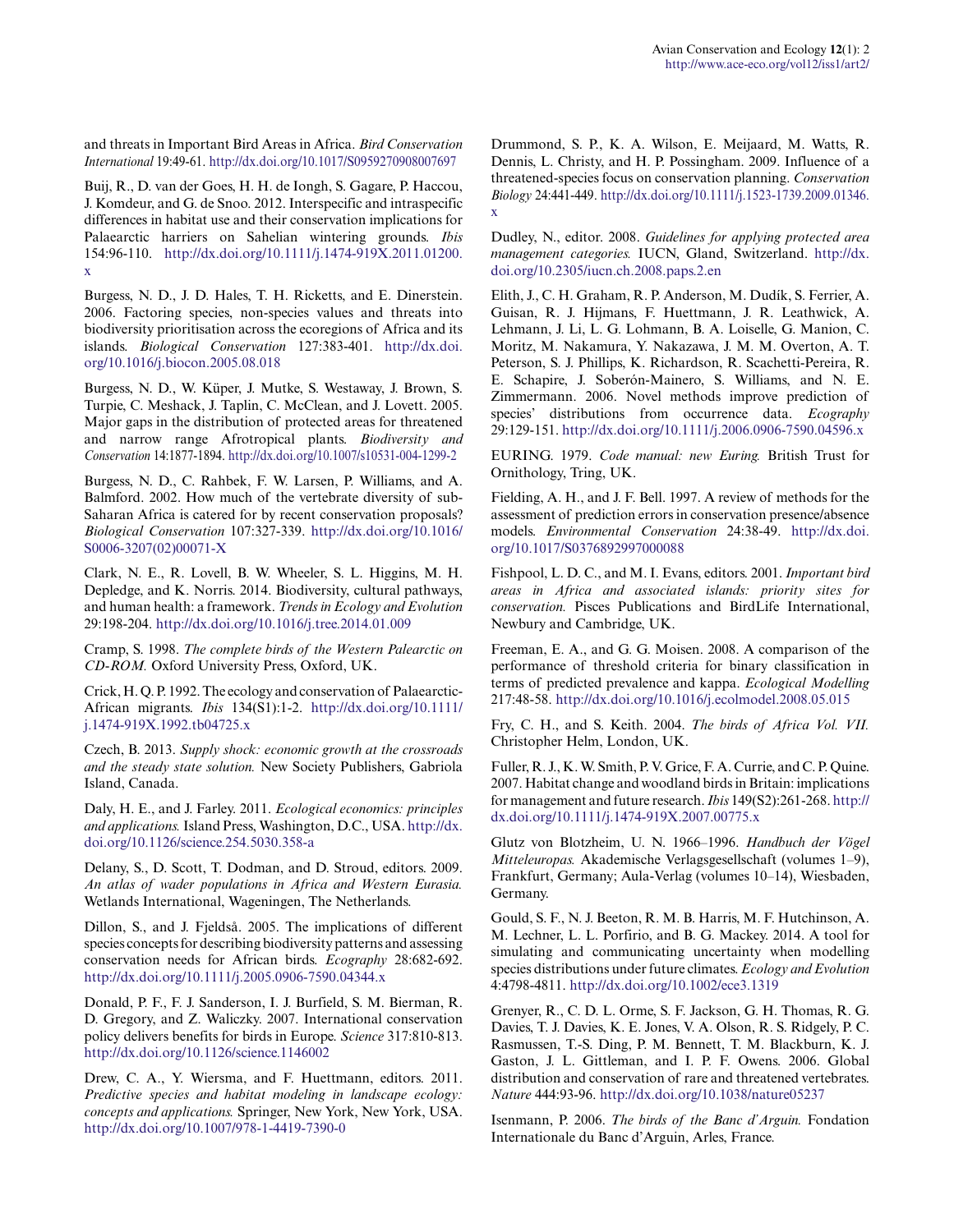International Union for the Conservation of Nature and United Nations Environment Programme (IUCN-UNEP). 2009. *The world database on protected areas (WDPA).* UNEP World Conservation Monitoring Centre, Cambridge, UK.

Jarjou, A. 2016. *A study of perception of ecotourism in two rural communities, the Makasutu and the Sandele Project, in Gambia.* Thesis. Taipei Medical University, Taipei, Taiwan.

Keith, S., E. K. Urban, and C. H. Fry. 1992. *The birds of Africa Vol. IV.* Academic Press, London, UK.

Kirby, J. S., A. J. Stattersfield, S. H. M. Butchart, M. I. Evans, R. F. A. Grimmett, V. R. Jones, J. O'Sullivan, G. M. Tucker, and I. Newton. 2008. Key conservation issues for migratory land- and waterbird species on the world's major flyways. *Bird Conservation International* 18(S1):S49-S73. [http://dx.doi.org/10.1017/](http://dx.doi.org/10.1017/s0959270908000439) [s0959270908000439](http://dx.doi.org/10.1017/s0959270908000439)

Küper, W., J. H. Sommer, J. C. Lovett, J. Mutke, H. P. Linder, H. J. Beentje, R. S. A. R. Van Rompaey, C. Chatelain, M. Sosef, and W. Barthlott. 2004. Africa's hotspots of biodiversity redefined. *Annals of the Missouri Botanical Gardens* 91:525-535.

Limiñana, R., A. Soutullo, B. Arroyo, and V. Urios. 2012. Protected areas do not fulfil the wintering habitat needs of the trans-Saharan migratory Montagu's harrier. *Biological Conservation* 145:62-69.<http://dx.doi.org/10.1016/j.biocon.2011.10.009>

Loos, S. A. 2011. Marxan analyses and prioritization of conservation areas for the Central Interior Ecoregional Assessment. *BC Journal of Ecosystems and Management* 12:88-97. [online] URL: [http://jem.forrex.org/index.php/jem/](http://jem.forrex.org/index.php/jem/article/viewArticle/62) [article/viewArticle/62](http://jem.forrex.org/index.php/jem/article/viewArticle/62)

Lourival, R., M. Drechsler, M. E. Watts, E. T. Game, and H. P. Possingham. 2011. Planning for reserve adequacy in dynamic landscapes; maximizing future representation of vegetation communities under flood disturbance in the Pantanal wetland. *Diversity and Distributions* 17:297-310. [http://dx.doi.org/10.1111/](http://dx.doi.org/10.1111/j.1472-4642.2010.00722.x) [j.1472-4642.2010.00722.x](http://dx.doi.org/10.1111/j.1472-4642.2010.00722.x)

Lovett, J. C., S. Rudd, J. Taplin, and C. Frimodt-Møller. 2000. Patterns of plant diversity in Africa south of the Sahara and their implications for conservation management. *Biodiversity and Conservation* 9:37-46. [http://dx.doi.org/10.1023/A:1008956529695](http://dx.doi.org/10.1023/A%3A1008956529695) 

Margules, C., and S. Sarkar. 2007. *Systematic conservation planning.* Cambridge University Press, Cambridge, UK. [http://dx.](http://dx.doi.org/10.1038/35012251) [doi.org/10.1038/35012251](http://dx.doi.org/10.1038/35012251)

McClean, C. J., N. Doswald, W. Kuper, J. H. Sommer, P. Barnard, and J. C. Lovett. 2006. Potential impacts of climate change on Sub-Saharan African plant priority area selection. *Diversity and Distributions* 12:645-655. [http://dx.doi.org/10.1111/](http://dx.doi.org/10.1111/j.1472-4642.2006.00290.x) [j.1472-4642.2006.00290.x](http://dx.doi.org/10.1111/j.1472-4642.2006.00290.x)

McPherson, J. M., W. Jetz, and D. J. Rogers. 2004. The effects of species' range sizes on the accuracy of distribution models: ecological phenomenon or statistical artefact? *Journal of Applied Ecology* 41:811-823. [http://dx.doi.org/10.1111/j.0021-8901.2004.00943.](http://dx.doi.org/10.1111/j.0021-8901.2004.00943.x) [x](http://dx.doi.org/10.1111/j.0021-8901.2004.00943.x)

Moffett, A., and S. Sarkar. 2006. Incorporating multiple criteria into the design of conservation area networks: a minireview with recommendations. *Diversity and Distributions* 12:125-137. [http://](http://dx.doi.org/10.1111/j.1366-9516.2005.00202.x) [dx.doi.org/10.1111/j.1366-9516.2005.00202.x](http://dx.doi.org/10.1111/j.1366-9516.2005.00202.x)

Moilanen, A., K. A. Wilson, and H. P. Possingham, editors. 2009. *Spatial conservation prioritisation: quantitative methods and computational tools.* Oxford University Press, Oxford, UK.

Moore, J., A. Balmford, T. Allnutt, and N. Burgess. 2004. Integrating costs into conservation planning across Africa. *Biological Conservation* 117:343-350. [http://dx.doi.org/10.1016/j.](http://dx.doi.org/10.1016/j.biocon.2003.12.013) [biocon.2003.12.013](http://dx.doi.org/10.1016/j.biocon.2003.12.013)

Moore, J. L., A. Balmford, T. Brooks, N. D. Burgess, L. A. Hansen, C. Rahbek, and P. H. Williams. 2003. Performance of sub-Saharan vertebrates as indicator groups for identifying priority areas for conservation. *Conservation Biology* 17:207-218. [http://](http://dx.doi.org/10.1046/j.1523-1739.2003.01126.x) [dx.doi.org/10.1046/j.1523-1739.2003.01126.x](http://dx.doi.org/10.1046/j.1523-1739.2003.01126.x)

Myers, N., R. A. Mittermeier, C. G. Mittermeier, G. A. B. da Fonseca, and J. Kents. 2000. Biodiversity hotspots for conservation priorities. *Nature* 403:853-858. [http://dx.doi.](http://dx.doi.org/10.1038/35002501) [org/10.1038/35002501](http://dx.doi.org/10.1038/35002501)

Nenzén, H. K., and M. B. Araújo. 2011. Choice of threshold alters projections of species range shifts under climate change. *Ecological Modelling* 222:3346-3354. [http://dx.doi.org/10.1016/j.](http://dx.doi.org/10.1016/j.ecolmodel.2011.07.011) [ecolmodel.2011.07.011](http://dx.doi.org/10.1016/j.ecolmodel.2011.07.011) 

New, M., D. Lister, M. Hulme, and I. Makin. 2002. A highresolution data set of surface climate over global land areas. *Climate Research* 21:1-25.<http://dx.doi.org/10.3354/cr021001>

Newton, I. 2004. Population limitation in migrants. *Ibis* 146:197-226. [http://dx.doi.org/10.1111/j.1474-919X.2004.00293.](http://dx.doi.org/10.1111/j.1474-919X.2004.00293.x) [x](http://dx.doi.org/10.1111/j.1474-919X.2004.00293.x) 

Newton, I. 2008. *The migration ecology of birds.* Academic Press, London, UK.

Nhancale, B. A., and R. J. Smith. 2011. The influence of planning unit characteristics on the efficiency and spatial pattern of systematic conservation planning assessments. *Biodiversity and Conservation* 20:1821-1835. <http://dx.doi.org/10.1007/s10531-011-0063-7>

Orme, C. D. L., R. G. Davies, M. Burgess, F. Eigenbrod, N. Pickup, V. A. Olson, A. J. Webster, T.-S. Ding, P. C. Rasmussen, R. S. Ridgely, A. J. Stattersfield, P. M. Bennett, T. M. Blackburn, K. J. Gaston, and I. P. F. Owens. 2005. Global hotspots of species richness are not congruent with endemism or threat. *Nature* 436:1016-1019. <http://dx.doi.org/10.1038/nature03850>

Osinubi, S.T., K. Hand, D. C. C. Van Oijen, B. A. Walther, and P. Barnard. 2016. Linking science and policy to address conservation concerns about African land use, land conversion and land grabs in the era of globalisation. *African Journal of Ecology* 54:265-267. <http://dx.doi.org/10.1111/aje.12355>

Pressey, R. L., M. Cabeza, M. E. Watts, R. M. Cowling, and K. A. Wilson. 2007. Conservation planning in a changing world. *Trends in Ecology and Evolution* 22:583-592. [http://dx.doi.](http://dx.doi.org/10.1016/j.tree.2007.10.001) [org/10.1016/j.tree.2007.10.001](http://dx.doi.org/10.1016/j.tree.2007.10.001) 

Reyers, B., D. H. K. Fairbanks, K. J. Wessels, and A. S. van Jaarsveld. 2002. A multicriteria approach to reserve selection: addressing long-term biodiversity maintenance. *Biodiversity and Conservation* 11:769-793. [http://dx.doi.org/10.1023/A:1015315405292](http://dx.doi.org/10.1023/A%3A1015315405292) 

Rondinini, C., F. Chiozza, and L. Boitani. 2006. High human density in the irreplaceable sites for African vertebrates conservation. *Biological Conservation* 133:358-363. [http://dx.doi.](http://dx.doi.org/10.1016/j.biocon.2006.06.013) [org/10.1016/j.biocon.2006.06.013](http://dx.doi.org/10.1016/j.biocon.2006.06.013)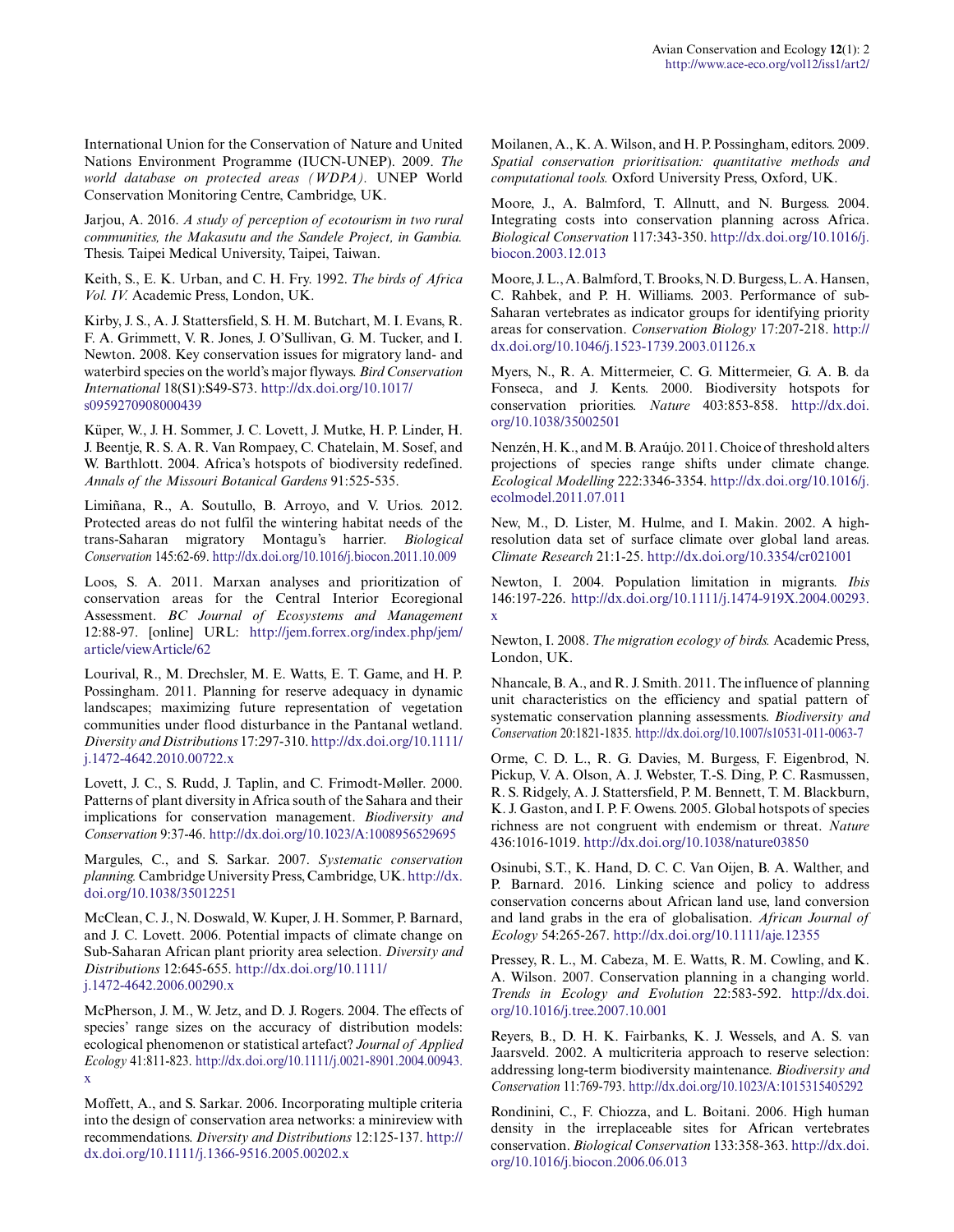Rondinini, C., S. Stuart, and L. Boitani. 2005. Habitat suitability models and the shortfall in conservation planning for African vertebrates. *Conservation Biology* 19:1488-1497. [http://dx.doi.](http://dx.doi.org/10.1111/j.1523-1739.2005.00204.x) [org/10.1111/j.1523-1739.2005.00204.x](http://dx.doi.org/10.1111/j.1523-1739.2005.00204.x)

Sanderson, E. W., M. Jaiteh, M. A. Levy, K. H. Redford, A. V. Wannebo, and G. Woolmer. 2002. The human footprint and the last of the wild. *BioScience* 52:891-904. [http://dx.doi.](http://dx.doi.org/10.1641/0006-3568%282002%29052%5B0891%3ATHFATL%5D2.0.CO%3B2) [org/10.1641/0006-3568\(2002\)052\[0891:THFATL\]2.0.CO;2](http://dx.doi.org/10.1641/0006-3568%282002%29052%5B0891%3ATHFATL%5D2.0.CO%3B2)

Sandifer, P. A., A. E. Sutton-Grier, and B. P. Ward. 2015. Exploring connections among nature, biodiversity, ecosystem services, and human health and well-being: opportunities to enhance health and biodiversity conservation. *Ecosystem Services* 12:1-15. <http://dx.doi.org/10.1016/j.ecoser.2014.12.007>

Sarkar, S., R. L. Pressey, D. P. Faith, C. R. Margules, T. Fuller, D. M. Stoms, A. Moffett, K. A. Wilson, K. J. Williams, P. H. Williams, and S. Andelman. 2006. Biodiversity conservation planning tools: present status and challenges for the future. *Annual Review of Environment and Resources* 31:123-159. [http://](http://dx.doi.org/10.1146/annurev.energy.31.042606.085844) [dx.doi.org/10.1146/annurev.energy.31.042606.085844](http://dx.doi.org/10.1146/annurev.energy.31.042606.085844) 

Scott, D. A., and P. M. Rose. 1996. *Atlas of Anatidae populations in Africa and Western Eurasia.* Wetlands International, Wageningen, The Netherlands.

Sinclair, A. R. E., and P. Arcese, editors. 1995. *Serengeti II: dynamics, management, and conservation of an ecosystem.* Chicago University Press, Chicago, Illinois, USA.

Smith, R., E. Di Minin, S. Linke, D. Segan, and H. Possingham. 2010. An approach for ensuring minimum protected area size in systematic conservation planning. *Biological Conservation* 143:2525-2531. <http://dx.doi.org/10.1016/j.biocon.2010.06.019>

Tessarolo, G., T. F. Rangel, M. B. Araújo, and J. Hortal. 2014. Uncertainty associated with survey design in Species Distribution Models. *Diversity and Distributions* 20:1258-1269. [http://dx.doi.](http://dx.doi.org/10.1111/ddi.12236) [org/10.1111/ddi.12236](http://dx.doi.org/10.1111/ddi.12236)

Thuiller, W. 2003. BIOMOD - optimizing predictions of species distributions and projecting potential future shifts under global change. *Global Change Biology* 9:1353-1362. [http://dx.doi.](http://dx.doi.org/10.1046/j.1365-2486.2003.00666.x) [org/10.1046/j.1365-2486.2003.00666.x](http://dx.doi.org/10.1046/j.1365-2486.2003.00666.x)

Thuiller, W. 2004. Patterns and uncertainties of species' range shifts under climate change. *Global Change Biology* 10:2020-2027. <http://dx.doi.org/10.1111/j.1365-2486.2004.00859.x>

Trauger, D. L., B. Czech, J. D. Erickson, P. R. Garreitson, B. J. Kernohan, and C. A. Miller. 2003. *The relationship of economic growth to wildlife conservation.* Wildlife Society Technical Review 03-1. Wildlife Society, Bethesda, Maryland, USA. [online] URL: [http://steadystate.org/wp-content/uploads/Trauger\\_et\\_al\\_Tech\\_](http://steadystate.org/wp-content/uploads/Trauger_et_al_Tech_Review_Economic_Growth.pdf) [Review\\_Economic\\_Growth.pdf](http://steadystate.org/wp-content/uploads/Trauger_et_al_Tech_Review_Economic_Growth.pdf)

United Nations Environment Programme (UNEP). 2016. *Global environmental outlook GEO-6: regional assessment for Africa.* UNEP, Nairobi, Kenya. [online] URL: [http://www.unep.org/](http://www.unep.org/newscentre/Default.aspx?DocumentID=27074&ArticleID=36180&l=en) [newscentre/Default.aspx?DocumentID=27074&ArticleID=36180&l=](http://www.unep.org/newscentre/Default.aspx?DocumentID=27074&ArticleID=36180&l=en) [en](http://www.unep.org/newscentre/Default.aspx?DocumentID=27074&ArticleID=36180&l=en) 

Walsh, D. 2013. UN report urges Africa's leaders to put environmental health policies first. *The Guardian* 25 March. [online] URL: [http://www.guardian.co.uk/environment/blog/2013/](http://www.guardian.co.uk/environment/blog/2013/mar/25/un-report-africa-health-policies) [mar/25/un-report-africa-health-policies](http://www.guardian.co.uk/environment/blog/2013/mar/25/un-report-africa-health-policies)

Walther, B. A. 2005. *List of Western Palearctic bird species migrating within Africa (last updated March 2004).* Zoological Museum, University of Copenhagen, Denmark. [online] URL: [http://www.zmuc.dk/verweb/staff/bawalther/migratoryBirdsList.](http://www.zmuc.dk/verweb/staff/bawalther/migratoryBirdsList.htm) [htm](http://www.zmuc.dk/verweb/staff/bawalther/migratoryBirdsList.htm)

Walther, B. A. 2006. The winter distribution and habitat use of the near-threatened cinereous bunting *Emberiza cineracea. Sandgrouse* 28:52-57.

Walther, B. A. 2016. A review of recent ecological changes in the Sahel, with particular reference to land-use change, plants, birds and mammals. *African Journal of Ecology* 54:268-280. [http://dx.](http://dx.doi.org/10.1111/aje.12350) [doi.org/10.1111/aje.12350](http://dx.doi.org/10.1111/aje.12350)

Walther, B. A., C. Boëte, A. Binot, Y. By, J. Cappelle, J. J. Carrique-Mas, M. Chou, N. Furey, S. Kim, C. Lajaunie, S. Lek, P. Méral, M. Neang, B.-H. Tan, C. Walton, and S. Morand. 2016. Biodiversity and health: lessons and recommendations from an interdisciplinary conference to advise Southeast Asian research, society and policy. *Infection, Genetics and Evolution* 40:29-46. <http://dx.doi.org/10.1016/j.meegid.2016.02.003>

Walther, B. A., and C. Rahbek. 2002. Where do Palearctic migratory birds overwinter in Africa? *Dansk Ornitologisk Forenings Tidsskrift* 96:4-8. [online] URL: [http://macroecointern.](http://macroecointern.dk/pdf-reprints/WaltherRahbek2002.pdf) [dk/pdf-reprints/WaltherRahbek2002.pdf](http://macroecointern.dk/pdf-reprints/WaltherRahbek2002.pdf)

Walther, B. A., N. Schäffer, A. van Niekerk, W. Thuiller, C. Rahbek, and S. L. Chown. 2007. Modelling the winter distribution of a rare and endangered migrant, the aquatic warbler *Acrocephalus paludicola. Ibis* 149:701-714. [http://dx.doi.](http://dx.doi.org/10.1111/j.1474-919X.2007.00690.x) [org/10.1111/j.1474-919X.2007.00690.x](http://dx.doi.org/10.1111/j.1474-919X.2007.00690.x) 

Walther, B. A., P. B. Taylor, N. Schäffer, S. Robinson, and F. Jiguet. 2013. The African wintering distribution and ecology of the corncrake *Crex crex. Bird Conservation International* 23:309-322. <http://dx.doi.org/10.1017/S0959270912000159>

Walther, B. A., A. van Niekerk, and C. Rahbek. 2011. Long-term population declines of Palearctic passerine migrant birds: a signal from the Sahel? *InBOU proceedings: migratory birds: their ecology and conservation.* British Ornithologists' Union, Leicester, UK. [online] URL: [http://www.bou.org.uk/bouproc-net/migratory](http://www.bou.org.uk/bouproc-net/migratory-birds/walther-etal.pdf)[birds/walther-etal.pdf](http://www.bou.org.uk/bouproc-net/migratory-birds/walther-etal.pdf)

Walther, B. A., A. van Niekerk, W. Thuiller, S. Baumann, W. R. J. Dean, B. de Bruijn, K. Gutteridge, P. J. Jones, G. Nikolaus, D. J. Pearson, S. P. Robinson, V. Salewski, N. Schäffer, P. B. Taylor, H. Tushabe, P. H. Williams, and C. Rahbek. 2010. A database of Western Palearctic birds migrating within Africa to guide conservation decisions. Pages 50-72 *in* D. M. Harebottle, A. J. F. K. Craig, M. D. Anderson, H. Rakotomanana, and M. Muchai, editors. *Proceedings of the 12th Pan-African Ornithological Congress, 2008.* Animal Demography Unit, Cape Town, South Africa. [online] URL: [http://paoc12.adu.org.za/pdf/walther\\_et\\_al.](http://paoc12.adu.org.za/pdf/walther_et_al.pdf) [pdf](http://paoc12.adu.org.za/pdf/walther_et_al.pdf)

Walther, B. A., M. S. Wisz, and C. Rahbek. 2004. Known and predicted African winter distributions and habitat use of the endangered Basra reed warbler (*Acrocephalus griseldis*) and the near-threatened cinereous bunting (*Emberiza cineracea*). *Journal of Ornithology* 145:287-299. <http://dx.doi.org/10.1007/s10336-004-0036-7>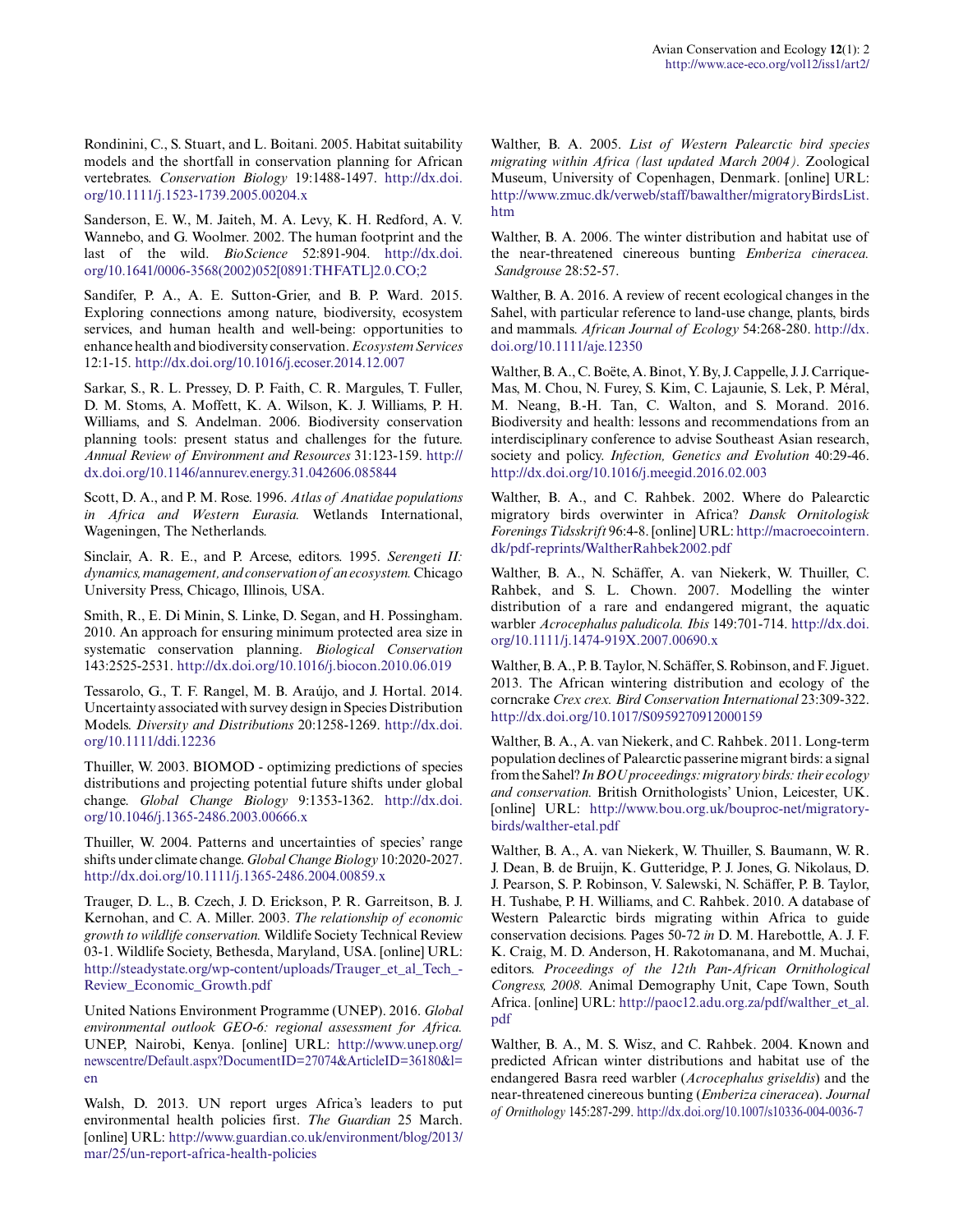Watts, M. E., and H. Possingham. 2013. *Marxan.net: cloud infrastructure for systematic conservation planning.* Selfpublished. [online] URL: <http://marxan.net/>

Williams, P. H. 2016. *Biodiversity and WorldMap.* Natural History Museum, London, UK. [online] URL: [http://www.nhm.ac.uk/](http://www.nhm.ac.uk/research-curation/research/projects/worldmap/) [research-curation/research/projects/worldmap/](http://www.nhm.ac.uk/research-curation/research/projects/worldmap/)

Williams, P. H., N. D. Burgess, and C. Rahbek. 2000. Flagship species, ecological complementarity and conserving the diversity of mammals and birds in sub-Saharan Africa. *Animal Conservation* 3:249-260. [http://dx.doi.org/10.1111/j.1469-1795.2000.](http://dx.doi.org/10.1111/j.1469-1795.2000.tb00110.x) [tb00110.x](http://dx.doi.org/10.1111/j.1469-1795.2000.tb00110.x)

Wilson, E. O. 2016. *Half-earth: our planet's fight for life.* W. W. Norton, New York, New York, USA.

Wisz, M. S., B. A. Walther, and C. Rahbek. 2007. Using potential distributions to explore determinants of Western Palaearctic migratory songbird species richness in sub-Saharan Africa. *Journal of Biogeography* 34:828-841. [http://dx.doi.org/10.1111/](http://dx.doi.org/10.1111/j.1365-2699.2006.01661.x) [j.1365-2699.2006.01661.x](http://dx.doi.org/10.1111/j.1365-2699.2006.01661.x)

Wu, T.-Y., B. A. Walther, Y.-S. Chen, R.-S. Lin, and P.-F. Lee. 2013. Hotspot analysis of Taiwanese breeding birds to determine gaps in the protected area network. *Zoological Studies* 52:29. <http://dx.doi.org/10.1186/1810-522x-52-29>

Wu, T.-Y., B. A. Walther, Y.-H. Chen, R.-S. Lin, and P.-F. Lee. 2014. Reassessment of the conservation status and protected area coverage of Taiwanese birds: how distribution modelling can help species conservation. *Bird Conservation International* 24:223-238. <http://dx.doi.org/10.1017/S0959270913000336>

Zwarts, L., R. G. Bijlsma, J. van der Kamp, and E. Wymenga, editors. 2009. *iving on the edge: wetlands and birds in a changing Sahel.* KNNV Publishing, Zeist, The Netherlands.





Sponsored by the Society of Canadian Ornithologists and Bird Studies Canada Parrainée par la Société des ornithologistes du Canada et Études d'oiseaux Canada



BIRD STUDIES CANADA